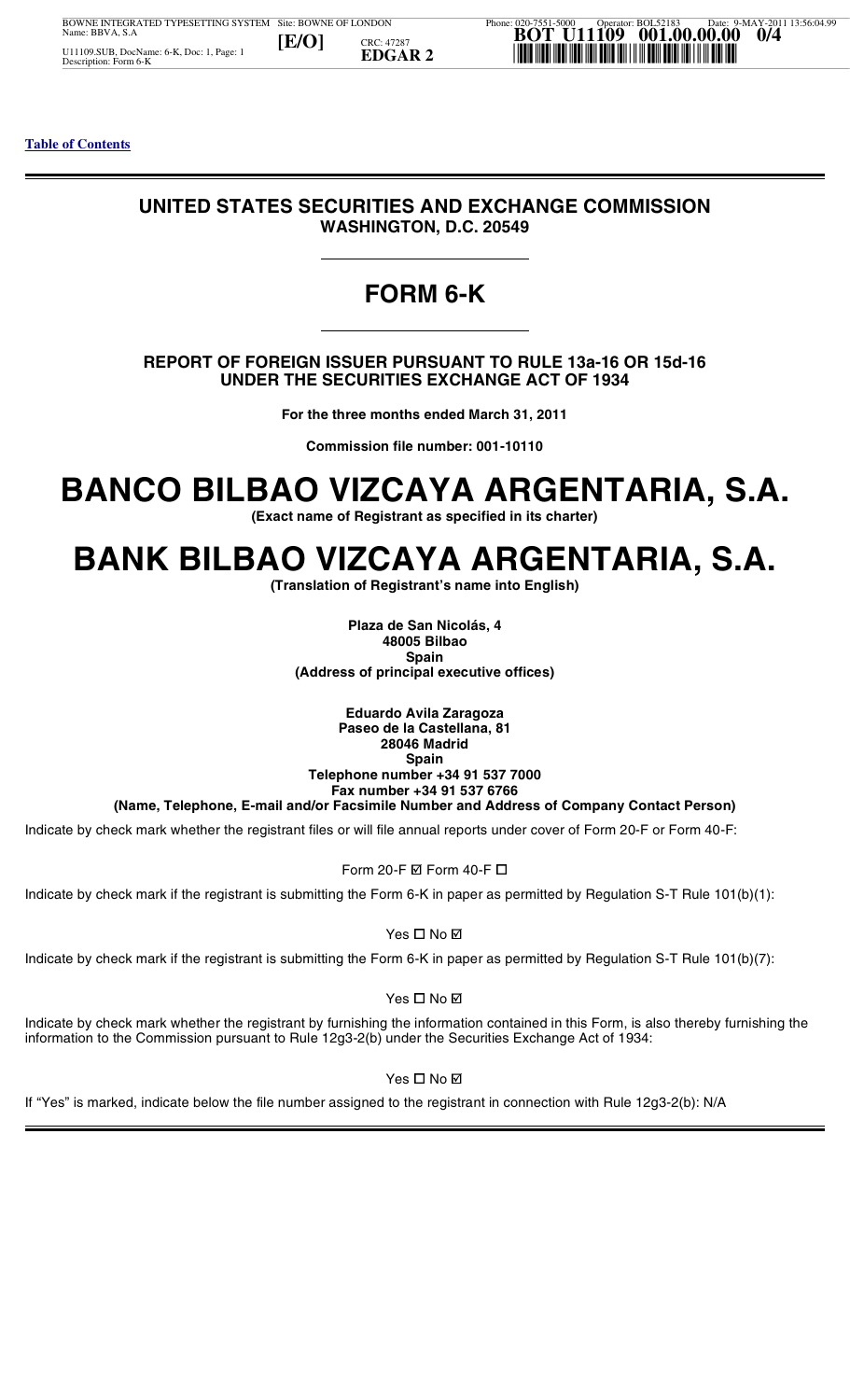#### **BANCO BILBAO VIZCAYA ARGENTARIA, S.A.**

#### **TABLE OF CONTENTS**

#### ITEM 1. RESULTS OF OPERATIONS FOR THE THREE MONTHS ENDED MARCH 31, 2011 3

 This Form 6-K is incorporated by reference into BBVA's Registration Statement on Form F-3 (File No. 333-167820) filed with the Securities and Exchange Commission.

2

**PAGE**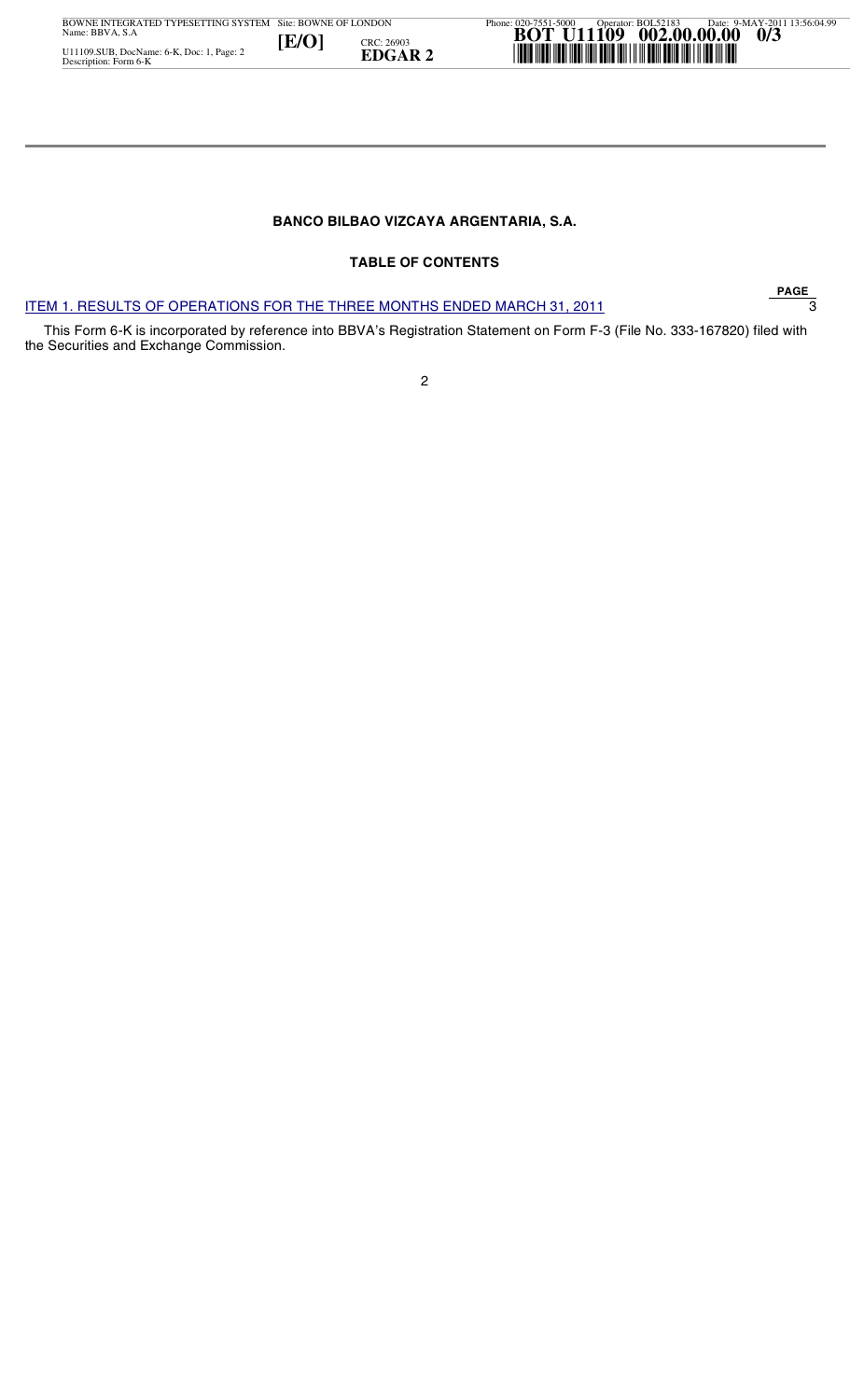#### **ITEM 1. RESULTS OF OPERATIONS FOR THE THREE MONTHS ENDED MARCH 31, 2011**

#### **CERTAIN TERMS AND CONVENTIONS**

The terms below are used as follows throughout this report:

- **•** "**BBVA**", "**Bank**", the "**Company**" or "**Group**" means Banco Bilbao Vizcaya Argentaria, S.A. and its consolidated subsidiaries unless otherwise indicated or the context otherwise requires.
- **•** "**BBVA Bancomer**" means Grupo Financiero BBVA Bancomer, S.A. de C.V. and its consolidated subsidiaries, unless otherwise indicated or the context otherwise requires.
- **•** "**Latin America**" refers to Mexico and the countries in which we operate in South America and Central America.

First person personal pronouns used in this report, such as "**we**", "**us**", or "**our**", mean BBVA.

In this report, "**\$**", "**U.S. dollars**", and "**dollars**" refer to United States Dollars and "€" and "**euro**" refer to Euro.

#### **CAUTIONARY STATEMENT REGARDING FORWARD-LOOKING STATEMENTS**

 This report contains statements that constitute forward-looking statements within the meaning of Section 27A of the Securities Act of 1933, as amended, Section 21E of the U.S. Securities Exchange Act of 1934, as amended, and the safe harbor provisions of the Private Securities Litigation Reform Act of 1995. Forward-looking statements may include words such as "believe", "expect", "estimate", "project", "anticipate", "should", "intend", "probability", "risk", "VaR", "target", "goal", "objective" and similar expressions or variations on such expressions. Forward-looking statements are not guarantees of future performance and involve risks and uncertainties, and actual results may differ materially from those in the forward-looking statements as a result of various factors.

Factors that could cause actual results to differ materially from those in forward-looking statements include, among others:

- **•** general political, economic and business conditions in Spain, the European Union ("**EU**"), Latin America, the United States and other regions, countries or territories in which we operate;
- **•** changes in applicable laws and regulations, including taxes;
- **•** the monetary, interest rate and other policies of central banks in Spain, the EU, the United States, Mexico and elsewhere;
- **•** changes or volatility in interest rates, foreign exchange rates (including the euro to U.S. dollar exchange rate), asset prices, equity markets, commodity prices, inflation or deflation;
- **•** ongoing market adjustments in the real estate sectors in Spain, Mexico and the United States;
- **•** the effects of competition in the markets in which we operate, which may be influenced by regulation or deregulation;
- **•** changes in consumer spending and savings habits, including changes in government policies which may influence investment decisions;
- **•** our ability to hedge certain risks economically;
- **•** the success of our acquisitions (including the acquisition of a shareholding in Türkiye Garanti Bankası A..), divestitures, mergers and strategic alliances;
- **•** our success in managing the risks involved in the foregoing, which depends, among other things, on our ability to anticipate events that cannot be captured by the statistical models we use; and
- **•** *force majeure* and other events beyond our control.

**[E/O] EDGAR 2** \*U11109/003/3\* Readers are cautioned not to place undue reliance on such forward-looking statements, which speak only as of the date hereof. We undertake no obligation to release publicly the result of any revisions to these forward-looking statements which may be made to reflect events or circumstances after the date hereof, including, without limitation, changes in our business or acquisition strategy or planned capital expenditures, or to reflect the occurrence of unanticipated events.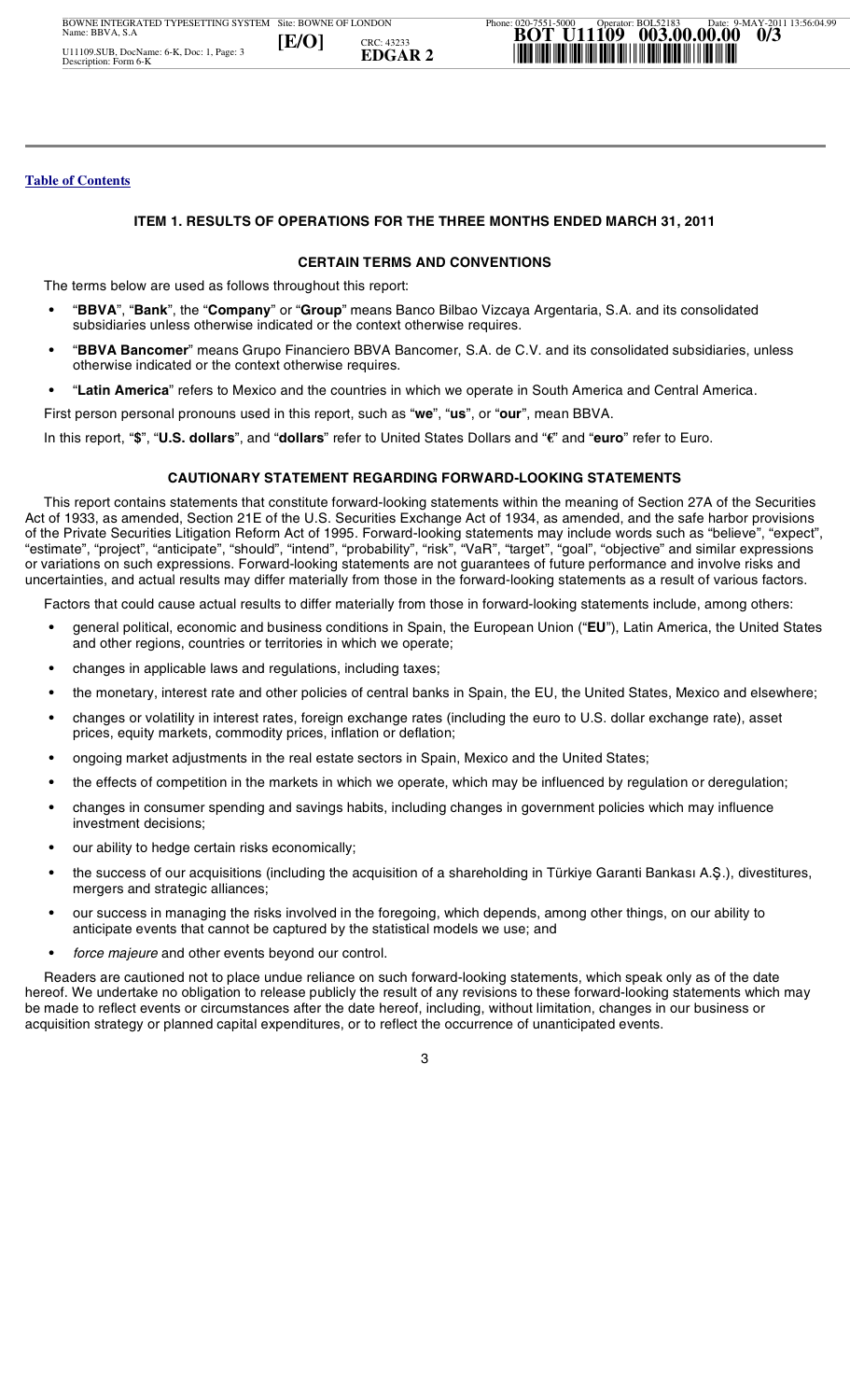#### **PRESENTATION OF FINANCIAL INFORMATION**

#### **Accounting Principles**

 BBVA's consolidated annual and interim financial statements are prepared in accordance with the International Financial Reporting Standards adopted by the European Union ("**EU-IFRS**") required to be applied under the Bank of Spain's Circular 4/2004 of December 22, 2004 on Public and Confidential Financial Reporting Rules and Formats and as amended thereafter ("**Circular 4/2004**").

 The financial information included in this report on Form 6-K is unaudited and has been prepared by applying EU-IFRS required to be applied under the Bank of Spain's Circular 4/2004 on a consistent basis with that applied to BBVA's consolidated annual and interim financial statements.

 This report on Form 6-K should be read in conjunction with the consolidated financial statements and related notes (the "**Consolidated Financial Statements**") included in BBVA's 2010 Annual Report on Form 20-F filed with the United States Securities and Exchange Commission (the "**SEC**" or "**Commission**") on April 1, 2011 (the "**2010 Form 20-F**").

 The EU-IFRS required to be applied under the Bank of Spain's Circular 4/2004 differs in certain respects from generally accepted accounting principles in the United States, or U.S. GAAP. BBVA's 2010 Form 20-F includes a reconciliation of certain financial information under the EU-IFRS required to be applied under the Bank of Spain's Circular 4/2004 to U.S. GAAP. We have not prepared or included in this report on Form 6-K a reconciliation of the financial information under the EU-IFRS required to be applied under the Bank of Spain's Circular 4/2004 as of and for the three months ended March 31, 2011 and 2010.

As of March 22, 2011, BBVA closed the acquisition of a 24.89% stake in Türkiye Garanti Bankasi A.Ş. ("Garanti"). As a result, BBVA proportionally consolidated Garanti in its income statement for the three months ended March 31, 2011 for the 10 days from the closing of the transaction to the end of the quarter and in its balance sheet as of March 31, 2011 (with a contribution of €16.1 billion of total assets) based on its 24.89% stake.

# Date: 9-MAY-2011 13:56:04.99 **Statistical and Financial Information**

The following principles should be noted in reviewing the statistical and financial information contained herein:

- **•** Average balances, when used, are based on the beginning and the month-end balances during each year. We do not believe that such monthly averages present trends that are materially different from those that would be presented by daily averages.
- **•** The book value of BBVA's ordinary shares held by its consolidated subsidiaries has been deducted from equity.
- **•** Unless otherwise stated, any reference to loans refers to both loans and leases.
- **[E/O] EDGAR 2** \*U11109/004/9\* **•** Interest and similar income figures include interest income on non-accruing loans to the extent that cash payments have been received in the period in which they are due.
	- **•** Financial information with respect to subsidiaries may not reflect consolidation adjustments.
	- **•** Certain numerical information in this Form 6-K may not sum due to rounding. In addition, information regarding period-toperiod changes is based on numbers which have not been rounded.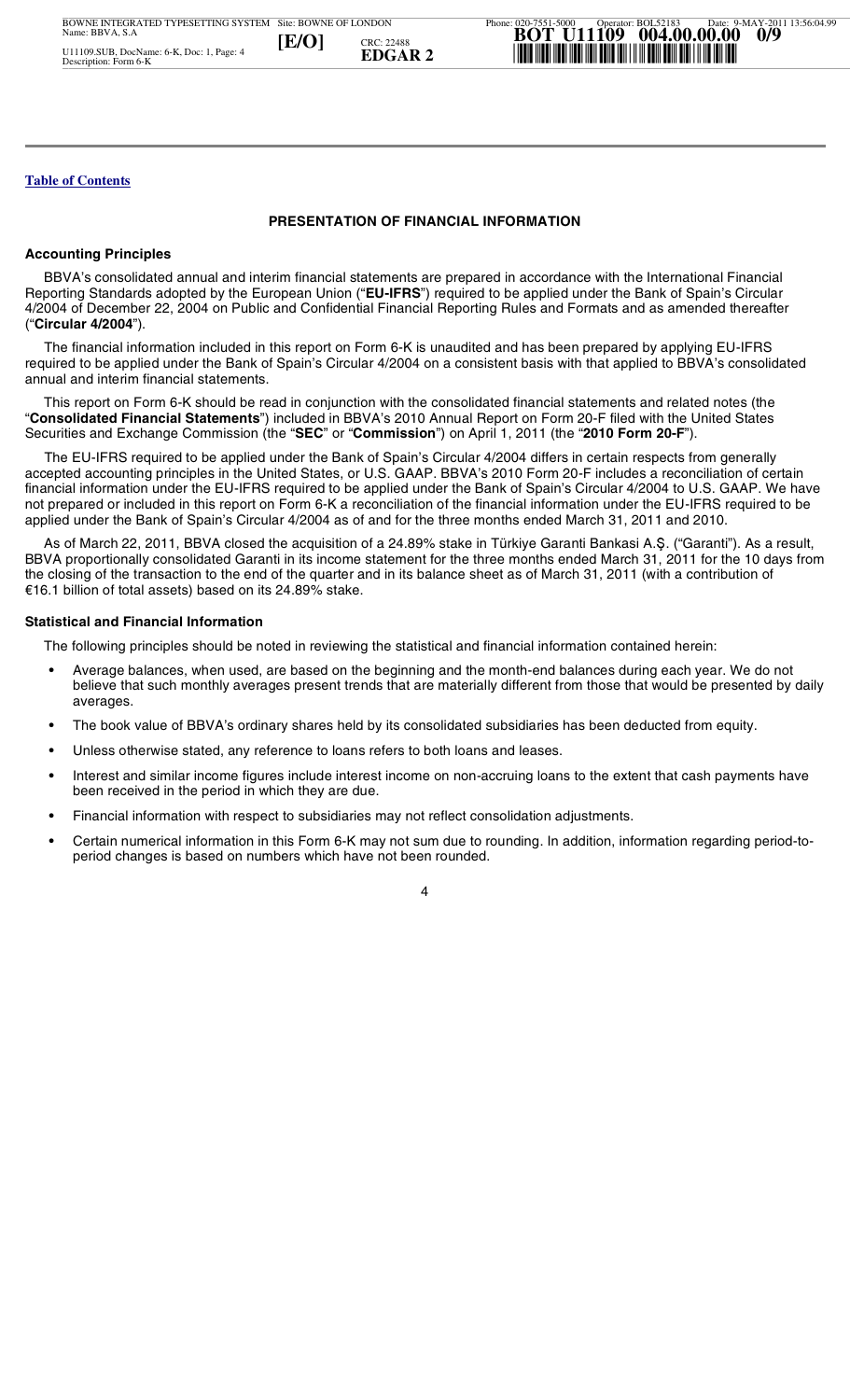#### **The BBVA Group**

 BBVA is a highly diversified international financial group, with strengths in the traditional banking businesses of retail banking, asset management, private banking and wholesale banking. We also have investments in some of Spain's leading companies.

#### **Selected Consolidated Financial Data**

|       |                                                                                                                                                                                                                                                                                                                                                                        | (in Millions of Euros) |                                      | (in %)        |  |  |
|-------|------------------------------------------------------------------------------------------------------------------------------------------------------------------------------------------------------------------------------------------------------------------------------------------------------------------------------------------------------------------------|------------------------|--------------------------------------|---------------|--|--|
|       |                                                                                                                                                                                                                                                                                                                                                                        |                        | For the Three Months Ended March 31, | Change        |  |  |
|       | EU-IFRS (*)                                                                                                                                                                                                                                                                                                                                                            | 2011                   | 2010                                 | 2011-2010     |  |  |
|       | <b>Consolidated Income Statement Data</b>                                                                                                                                                                                                                                                                                                                              |                        |                                      |               |  |  |
|       | Interest and similar income                                                                                                                                                                                                                                                                                                                                            | 5,569                  | 5,093                                | 9.3           |  |  |
|       | Interest and similar expense                                                                                                                                                                                                                                                                                                                                           | (2, 394)               | (1,707)                              | 40.3          |  |  |
|       | Net interest income                                                                                                                                                                                                                                                                                                                                                    | 3,175                  | 3,386                                | (6.2)         |  |  |
|       | Dividend income                                                                                                                                                                                                                                                                                                                                                        | 23                     | 25                                   | (9.2)         |  |  |
|       | Share of profit or loss of entities accounted for using the equity method                                                                                                                                                                                                                                                                                              | 121                    | 57                                   | 110.3         |  |  |
|       | Fee and commission income                                                                                                                                                                                                                                                                                                                                              | 1,331                  | 1,297                                | 2.6           |  |  |
|       | Fee and commission expenses                                                                                                                                                                                                                                                                                                                                            | (217)                  | (191)                                | 13.5          |  |  |
|       | Net gains (losses) on financial assets and liabilities                                                                                                                                                                                                                                                                                                                 | 481                    | 597                                  | (19.4)        |  |  |
|       | Net exchange differences                                                                                                                                                                                                                                                                                                                                               | 271                    | 36                                   | n.m.(4)       |  |  |
|       | Other operating income                                                                                                                                                                                                                                                                                                                                                 | 1,100                  | 906                                  | 21.4          |  |  |
|       | Other operating expenses                                                                                                                                                                                                                                                                                                                                               | (1,021)                | (813)                                | 25.5          |  |  |
|       | <b>Gross income</b>                                                                                                                                                                                                                                                                                                                                                    | 5,263                  | 5,301                                | (0.7)         |  |  |
|       | <b>Administration costs</b>                                                                                                                                                                                                                                                                                                                                            | (2, 163)               | (1,945)                              | 11.2          |  |  |
|       | Depreciation and amortization                                                                                                                                                                                                                                                                                                                                          | (196)                  | (174)                                | 13.0          |  |  |
|       | Provisions (net)                                                                                                                                                                                                                                                                                                                                                       | (150)                  | (170)                                | (11.7)        |  |  |
|       | Impairment losses on financial assets (net)                                                                                                                                                                                                                                                                                                                            | (1,023)                | (1,078)                              | (5.1)         |  |  |
|       | Net operating income                                                                                                                                                                                                                                                                                                                                                   | 1,731                  | 1,935                                | (10.5)        |  |  |
|       |                                                                                                                                                                                                                                                                                                                                                                        |                        |                                      |               |  |  |
|       | Impairment losses on other assets (net)                                                                                                                                                                                                                                                                                                                                | (56)                   | (93)                                 | (39.2)        |  |  |
|       | Gains (losses) on derecognized assets not classified as non-current asset held                                                                                                                                                                                                                                                                                         |                        |                                      |               |  |  |
|       | for sale                                                                                                                                                                                                                                                                                                                                                               | 1                      | 6                                    | (79.7)        |  |  |
|       | Negative goodwill                                                                                                                                                                                                                                                                                                                                                      |                        |                                      |               |  |  |
|       | Gains (losses) in non-current assets held for sale not classified as discontinued                                                                                                                                                                                                                                                                                      |                        |                                      |               |  |  |
|       | transactions                                                                                                                                                                                                                                                                                                                                                           | (16)                   | 15                                   | n.m.(4)       |  |  |
|       | Income before tax                                                                                                                                                                                                                                                                                                                                                      | 1,659                  | 1,862                                | (10.9)        |  |  |
|       | Income tax                                                                                                                                                                                                                                                                                                                                                             | (369)                  | (510)                                | (27.6)        |  |  |
|       | Income from continuing transactions                                                                                                                                                                                                                                                                                                                                    | 1,290                  | 1,353                                | (4.6)         |  |  |
|       | Income from discontinued transactions (net)                                                                                                                                                                                                                                                                                                                            |                        |                                      |               |  |  |
|       | <b>Net income</b>                                                                                                                                                                                                                                                                                                                                                      | 1,290                  | 1,353                                | (4.6)         |  |  |
|       | Net income attributed to parent company                                                                                                                                                                                                                                                                                                                                | 1,150                  | 1,240                                | (7.3)         |  |  |
|       | Net income attributed to non-controlling interests                                                                                                                                                                                                                                                                                                                     | 141                    | 113                                  | 24.8          |  |  |
|       |                                                                                                                                                                                                                                                                                                                                                                        |                        |                                      |               |  |  |
|       | Per share/ADS <sup>(1)</sup> Data                                                                                                                                                                                                                                                                                                                                      |                        | (in Euro/Share-ADR)                  |               |  |  |
|       | Numbers of shares (at end period)                                                                                                                                                                                                                                                                                                                                      |                        | 4,490,908,285                        | 3,747,969,121 |  |  |
|       | Net operating income <sup>(2)</sup>                                                                                                                                                                                                                                                                                                                                    |                        | 0.39                                 | 0.52          |  |  |
|       | Net income attributed to parent company(3)                                                                                                                                                                                                                                                                                                                             |                        | 0.25                                 | 0.31          |  |  |
|       |                                                                                                                                                                                                                                                                                                                                                                        |                        |                                      |               |  |  |
|       |                                                                                                                                                                                                                                                                                                                                                                        |                        |                                      |               |  |  |
| $(*)$ | EU-IFRS required to be applied under the Bank of Spain's Circular 4/2004.                                                                                                                                                                                                                                                                                              |                        |                                      |               |  |  |
| (1)   | Each American Depositary Share ("ADS" or "ADSs") represents the right to receive one ordinary share.                                                                                                                                                                                                                                                                   |                        |                                      |               |  |  |
| (2)   |                                                                                                                                                                                                                                                                                                                                                                        |                        |                                      |               |  |  |
|       | Calculated on the basis of the weighted average number of BBVA's ordinary shares outstanding during the relevant period<br>excluding the weighted average of treasury shares during the period (4,456 million and 3,703 million shares for the three<br>months ended March 31, 2011 and 2010, respectively).                                                           |                        |                                      |               |  |  |
| (3)   | Calculated on the basis of the weighted average number of BBVA's ordinary shares outstanding during the relevant period                                                                                                                                                                                                                                                |                        |                                      |               |  |  |
|       | including the average number of estimated shares to be converted and, for comparative purposes, a correction factor to<br>account for the capital increase carried out in November 2010, and excluding the weighted average of treasury shares during<br>the period (4,683 million and 3,897 million in the three months ended March 31, 2011 and 2010, respectively). |                        |                                      |               |  |  |
| (4)   | Not meaningful.                                                                                                                                                                                                                                                                                                                                                        |                        |                                      |               |  |  |
|       |                                                                                                                                                                                                                                                                                                                                                                        |                        |                                      |               |  |  |
|       | г,                                                                                                                                                                                                                                                                                                                                                                     |                        |                                      |               |  |  |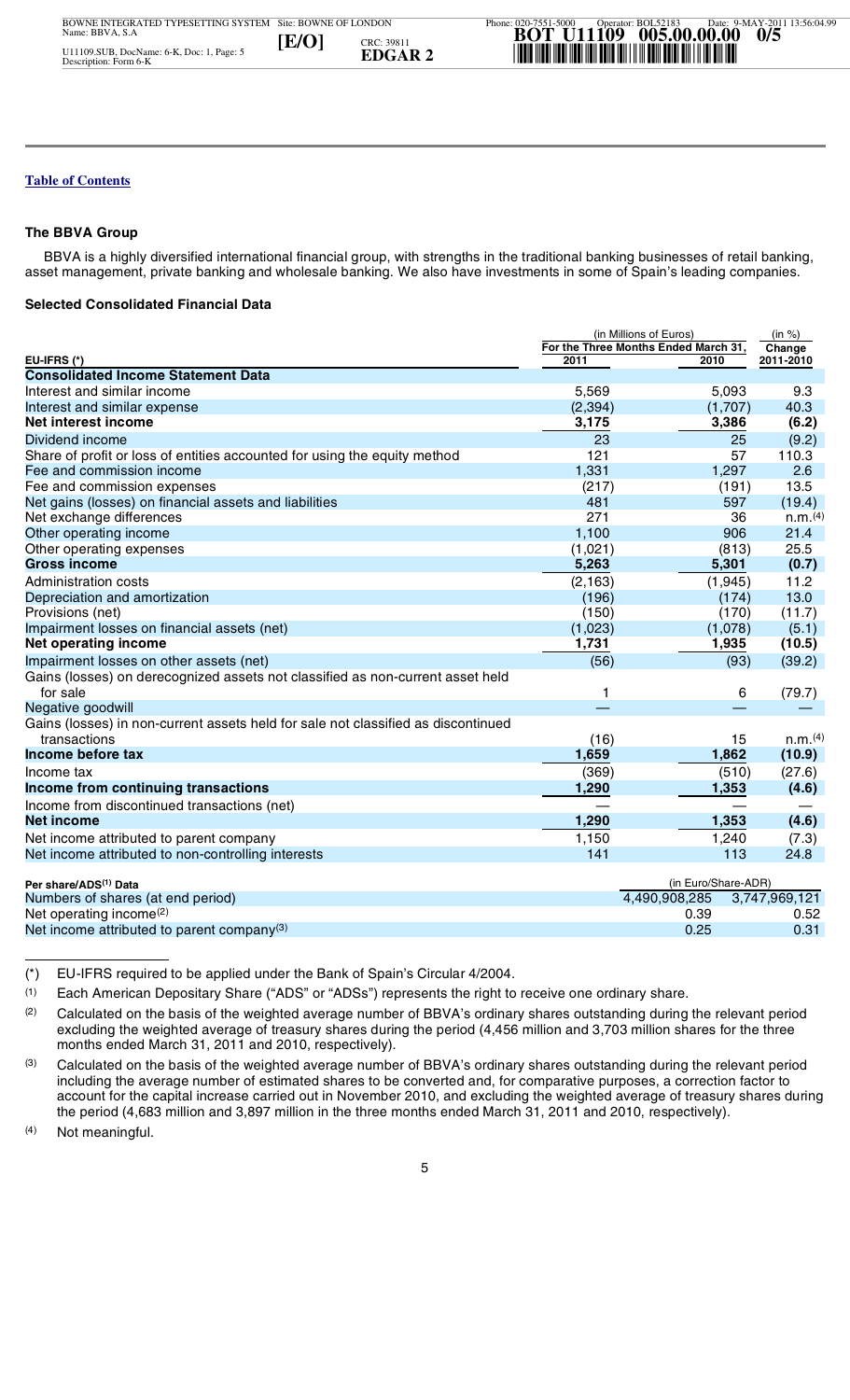|                                                | As of and for the<br>March 31, 2011 | As of and for the<br>Three Months ended Twelve Months ended<br>December 31, 2010 | As of and for the<br><b>Three Months ended</b><br>March 31, 2010 |
|------------------------------------------------|-------------------------------------|----------------------------------------------------------------------------------|------------------------------------------------------------------|
| <b>Consolidated balance sheet data</b>         |                                     | (in Millions of Euros)                                                           |                                                                  |
| Total assets                                   | 562,174                             | 552.738                                                                          | 553,922                                                          |
| Common stock                                   | 2.201                               | 2.201                                                                            | 1.837                                                            |
| Loans and receivables (net)                    | 368,344                             | 364,707                                                                          | 355,526                                                          |
| Customer deposits                              | 283.559                             | 275.789                                                                          | 255.301                                                          |
| Debt certificates and subordinated liabilities | 106.172                             | 102,599                                                                          | 115.815                                                          |
| Total equity                                   | 37.881                              | 37.475                                                                           | 31,824                                                           |
| <b>Consolidated ratios</b>                     |                                     |                                                                                  |                                                                  |

| Profitability ratios:              | (in Percentage) |          |         |  |
|------------------------------------|-----------------|----------|---------|--|
| Net interest income (1)            | 2.32%           | $2.38\%$ | 2.49%   |  |
| Return on average total assets (2) | 0.95%           | $0.89\%$ | .01%    |  |
| Return on average equity (3)       | 12.8%           | $15.8\%$ | $7.7\%$ |  |

| Credit quality data                                                    | (in Millions of Euros, except Percentage) |          |        |
|------------------------------------------------------------------------|-------------------------------------------|----------|--------|
| Loan loss reserve                                                      | 9.302                                     | 9.473    | 9.140  |
| Loan loss reserve as a percentage of total loans and receivables (net) | 2.53%                                     | 2.60%    | 2.57%  |
| Substandard loans (4)                                                  | 15.324                                    | 15.471   | 15.632 |
| Substandard loans as a percentage of total loans and receivables (net) | $4.16\%$                                  | $4.24\%$ | 4.40%  |

(\*) EU-IFRS required to be applied under the Bank of Spain's Circular 4/2004.

- (1) For the three months ended March 31, 2011 and 2010, represents annualized net interest income, which we calculate as our net interest income for the period multiplied by four thirds, as a percentage of average total assets for the period.
- Date: 9-MAY-2011 13:56:04.99 (2) For the three months ended March 31, 2011 and 2010, represents annualized net income attributed to the parent company, which we calculate as our net income attributed to the parent company for the period multiplied by four thirds, as a percentage of average total assets for the period.
- percentage of average total assets for the period.<br>(3) For the three months ended March 31, 2011 and 2010, represents annualized net income attributed to the parent company, which we calculate as our net income attributed to the parent company for the period multiplied by four thirds, as a percentage of average equity for the period.
- **(4)** (4) Total non-performing assets (which include substandard loans to customers and other non-performing assets) amounted to €15,528 million as of March 31, 2011, compared to €15,685 million as of December 31, 2010 and compared to €15,870 million as of March 31, 2010, a decrease of 1.0% for the three months ended March 31, 2011. The non-performing asset ratio (which we define as substandard loans and other non-performing assets divided by loans and advances to customers and contingent liabilities) was 4.1% as of March 31, 2011, 4.1% as of December 31, 2010 and 4.3% as of March 31, 2010.

#### **OPERATING AND FINANCIAL REVIEW AND PROSPECTS**

#### **A. Operating Results**

# **A. Operating riesults**<br>Factors Affecting the Comparability of our Results of Operations and Financial Condition

n<br>e  $\frac{1}{2}$ [P|T|T|E<br> **E**<br>
E a c c M<br>
C A<br>
C Meep t<br>
Meep t<br>
Sespred Current The Secret The Secret The Secret The Secret Conth We are exposed to foreign exchange rate risk in that our reporting currency is the euro, whereas certain of our subsidiaries keep their accounts in other currencies, principally Mexican pesos, U.S. dollars, Argentine pesos, Chilean pesos, Colombian pesos, Venezuelan bolivars fuertes and Peruvian nuevos soles. For example, if Latin American currencies and the U.S. dollar depreciate against the euro, when the results of operations of our subsidiaries in the countries using these currencies are included in our consolidated financial statements, the euro value of their results declines, even if, in local currency terms, their results of operations and financial condition have remained the same or improved relative to the prior period. Accordingly, declining exchange rates may limit the ability of our results of operations, stated in euros, to fully describe the performance in local currency terms of our subsidiaries. By contrast, the appreciation of Latin American currencies and the U.S. dollar against the euro would have a positive impact on the results of operations of our subsidiaries in the countries using these currencies when their results of operations are included in our consolidated financial statements.

B<sub>OW</sub> Site: BOWNE OF LONDON The assets and liabilities of our subsidiaries which maintain their accounts in currencies other than the euro have been converted to the euro at the period-end exchange rates for inclusion in our financial results as reported in this Form 6-K. Income statement items have been converted at the average exchange rates for the period. The following table sets forth the exchange rates of several Latin American currencies and the U.S. dollar against the euro, expressed in local currency per €1.00 for the three months ended March 31, 2011 and 2010 and as of March 31, 2011 and December 31, 2010 according to the European Central Bank ("ECB").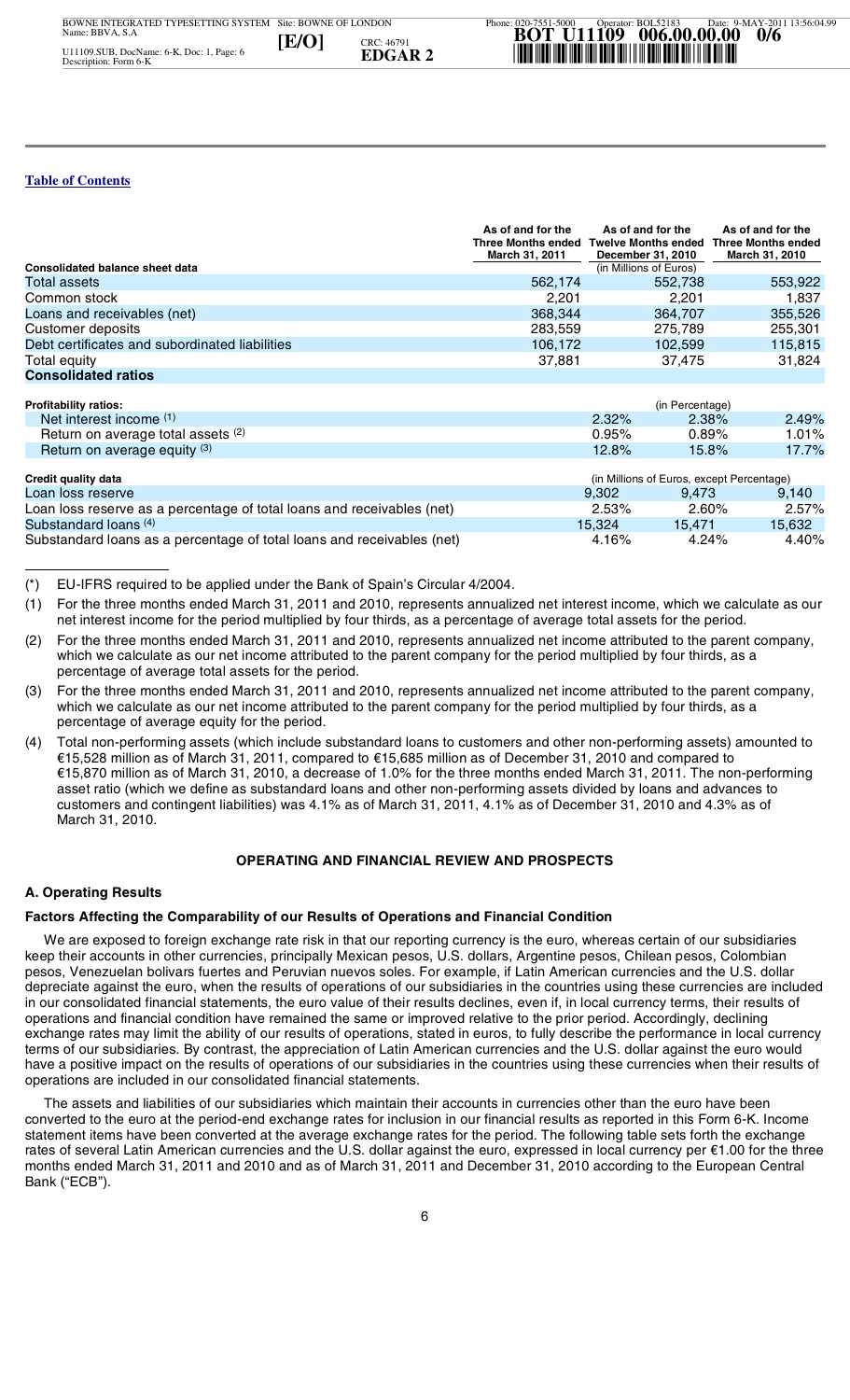| <b>Average Exchange Rates</b> |                                                               |                                                        | <b>Period-End Exchange Rates</b> |                            |
|-------------------------------|---------------------------------------------------------------|--------------------------------------------------------|----------------------------------|----------------------------|
| <b>Currencies</b>             | <b>For the Three</b><br><b>Months ended March</b><br>31, 2011 | For the Three<br><b>Months ended March</b><br>31, 2010 | As of March 31, 2011             | As of December 31,<br>2010 |
| Mexican peso                  | 16.5008                                                       | 17.6554                                                | 16.9276                          | 16.5475                    |
| U.S.dollar                    | 1.3680                                                        | 1.3829                                                 | 1.4207                           | 1.3362                     |
| Argentine peso                | 5.6657                                                        | 5.3896                                                 | 5.9066                           | 5.4851                     |
| Chilean peso                  | 658.76                                                        | 717.36                                                 | 684.93                           | 625.39                     |
| Colombian peso                | 2,570.69                                                      | 2,688.17                                               | 2,666.67                         | 2,557.54                   |
| Peruvian new sol              | 3.8017                                                        | 3.9417                                                 | 3.9915                           | 3.7528                     |
| Venezuelan bolivar fuerte     | 5.8750                                                        | 5.6450                                                 | 6.1014                           | 5.7385                     |
| Turkish Lira                  | 2.1591                                                        |                                                        | 2.1947                           |                            |
| Chinese Yuan                  | 9.0028                                                        |                                                        | 9.3036                           |                            |
|                               |                                                               |                                                        |                                  |                            |

 As of March 31, 2011, there has been a general depreciation of all the currencies in the period-end exchange rates that affect the Group's financial statements against the euro with a negative effect in the balance sheet. The appreciation of certain currencies can be seen in the average exchange rates for the three months ended March 31, 2011 with a positive effect in the interanual comparative in the income statement.

#### **BBVA Group Results of Operations for the Three Months Ended March 31, 2011 and 2010**

#### *Net interest income*

 The following table summarizes the principal components of net interest income for the three months ended March 31, 2011 compared to the three months ended March 31, 2010.

|                                                                                                                                                                                                                                 | For the Three | For the Three<br>Months ended March Months ended March |                         |
|---------------------------------------------------------------------------------------------------------------------------------------------------------------------------------------------------------------------------------|---------------|--------------------------------------------------------|-------------------------|
|                                                                                                                                                                                                                                 | 31.2011       | 31.2010<br>(In Millions of Euros)                      | <b>Change 2011/2010</b> |
|                                                                                                                                                                                                                                 |               |                                                        | (ln %)                  |
| Interest and similar income                                                                                                                                                                                                     | 5.569         | 5.093                                                  | 9.3                     |
| Interest and similar expense                                                                                                                                                                                                    | (2,394)       | (1,707)                                                | 40.3                    |
| Net interest income                                                                                                                                                                                                             | 3.175         | 3,386                                                  | (6.2)                   |
| Net interest income decreased 6.2% to €3,175 million for the three months ended March 31, 2011 from €3,386 million for the<br>three months ended March 31, 2010, primarily due to the increase on interest and similar expense. |               |                                                        |                         |

ة<br>i<br>t hr<br>ass<br>Ad<br>n ( Net ree r<br> **An** ssets<br> **EXPLACE 2** income r<br> **EXPLACE 2** 5 hand<br> **EXPLACE 2** The The An upward curve in interest rates in the euro area has had a faster impact on interest and similar expense than in the yield of assets. For that reason interest and similar income increased by 9.3% whereas interest and similar expenses increased by 40.3%. Additionally the increase on interest and similar expense was due to a higher cost of liabilities, given the competitive environment in Spain, where fierce competition resulted in higher rates being paid by banks (including BBVA) in order to attract deposits, and the increase in volume of customer deposits.

#### *Dividend income*

**Dividend income**<br>Dividend income amounted to €23<br>three months ended March 31, 2010. Dividend income amounted to €23 million for the three months ended March 31, 2011 similar to the €25 million recorded for the

#### *Share of profit or loss of entities accounted for using the equity method*

Phone: 020-7551-5000 Share of profit or loss of entities accounted for using the equity method increased to €121 million for the three months ended March 31, 2011 from €57 million for the three months ended March 31, 2010 due to the increase in our share of profits of China Citic Bank ("**CNCB**") following our exercise in April 2010 of a purchase option to increase our holding of CNCB from 10% to 15%, and to a lesser extent, the increase of profit of CNCB.

#### *Fee and commission income*

The breakdown of fee and commission income for the three months ended March 31, 2011 and 2010 is as follows: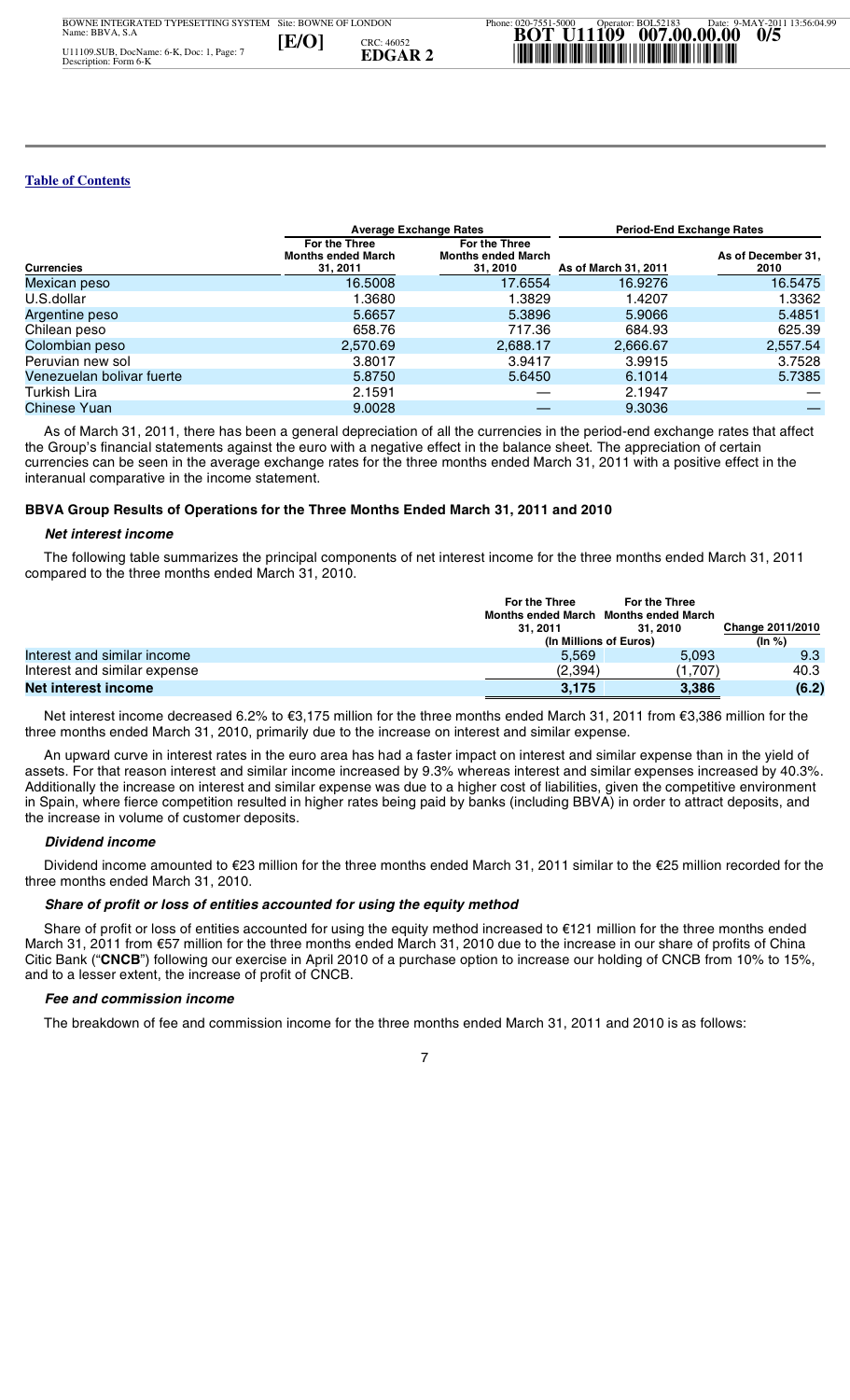|                                                           | For the Three<br>Months ended March Months ended March | For the Three |                     |
|-----------------------------------------------------------|--------------------------------------------------------|---------------|---------------------|
|                                                           | 31, 2011<br>(In Millions of Euros)                     | 31, 2010      | 2011/2010<br>(ln %) |
| Commitment fees                                           | 29                                                     | 38            | (23.7)              |
| Contingent liabilities                                    | 75                                                     | 67            | 13.0                |
| Documentary credits                                       | 13                                                     | 9             | 39.8                |
| Bank and other guarantees                                 | 62                                                     | 57            | 8.7                 |
| Arising from exchange of foreign currencies and banknotes |                                                        | 4             | n.m(1)              |
| Collection and payment services                           | 609                                                    | 587           | 3.8                 |
| Securities services                                       | 418                                                    | 398           | 5.1                 |
| Counseling on and management of one-off transactions      | 2                                                      | 2             | 7.1                 |
| Financial and similar counseling services                 | 13                                                     | 16            | (14.8)              |
| Factoring transactions                                    | 8                                                      |               | 14.1                |
| Non-banking financial products sales                      | 23                                                     | 25            | (8.0)               |
| Other fees and commissions                                | 146                                                    | 155           | (5.7)               |
| Fee and commission income                                 | 1.331                                                  | 1.297         | 2.6                 |

#### (1) Not meaningful.

 Fee and commission income increased 2.6% to €1,331 million for the three months ended March 31, 2011 from €1,297 million for the three months ended March 31, 2010 due principally to the increase of fees and commissions linked to banking services and asset custody.

#### *Fee and commission expenses*

| The breakdown of fee and commission expenses for the three months ended March 31, 2011 and 2010 is as follows:                                                                                                                                         |                                                               |                             |                  |
|--------------------------------------------------------------------------------------------------------------------------------------------------------------------------------------------------------------------------------------------------------|---------------------------------------------------------------|-----------------------------|------------------|
|                                                                                                                                                                                                                                                        | <b>For the Three</b><br>Months ended March Months ended March | For the Three               |                  |
|                                                                                                                                                                                                                                                        | 31.2011                                                       | 31.2010                     | 2011/2010        |
| Brokerage fees on lending and deposit transactions                                                                                                                                                                                                     |                                                               | (In Millions of Euros)<br>2 | (ln %)<br>(53.6) |
| Fees and commissions assigned to third parties                                                                                                                                                                                                         | 151                                                           | 130                         | 16.1             |
| Other fees and commissions                                                                                                                                                                                                                             | 65                                                            | 59                          | 9.7              |
| Fee and commission expenses                                                                                                                                                                                                                            | 217                                                           | 191                         | 13.5             |
| Fee and commission expenses increased 13.5% to €217 million for the three months ended March 31, 2011 from €191 million<br>for the three months ended March 31, 2010, primarily due to the increase in fees and commissions assigned to third parties. |                                                               |                             |                  |

 $\int$  Fee and commission expenses increased 13.5% to €217 million for the three months ended March 31, 2011 from €191 million for the three months ended March 31, 2010, primarily due to the increase in fees and commissions assigned to third parties.

#### *Net gains (losses) on financial assets and liabilities and exchange differences*

**20**<br>he Net gains (losses) on financial assets and liabilities decreased 19.4% to €481 million for the three months ended March 31, 2011 from €597 million for the three months ended March 31, 2010, primarily because in the three months ended March 31, 2010 there were higher gains for sales of debt portfolios than for the three months ended March 31, 2011.

Phone: 020-7551-5000 mc Net exchange differences increased to €271 million for the three months ended March 31, 2011 from €36 million for the three months ended March 31, 2010 due primarily to gains in foreign currency trading.

#### *Other operating income and expenses*

**[E/O] EDGAR 2** \*U11109/008/7\* Other operating income increased 21.4% to €1,100 million for the three months ended March 31, 2011 from €906 million for the three months ended March 31, 2010, due to primarily the increase of income on insurance and reinsurance businesses. Other operating expenses increased 25.5% to €1,021 million for the three months ended March 31, 2011 from €813 million for the three months ended March 31, 2010 due primarily to the higher contribution to deposit guarantee funds in the countries in which we operate.

#### *Gross income*

.<br>.<br>.<br>. Site: BOWNE OF LONDON As a result of the foregoing, gross income for the three months ended March 31, 2011 decreased 0.7% to €5,263 million from 5,301 million for the three months ended March 31, 2010.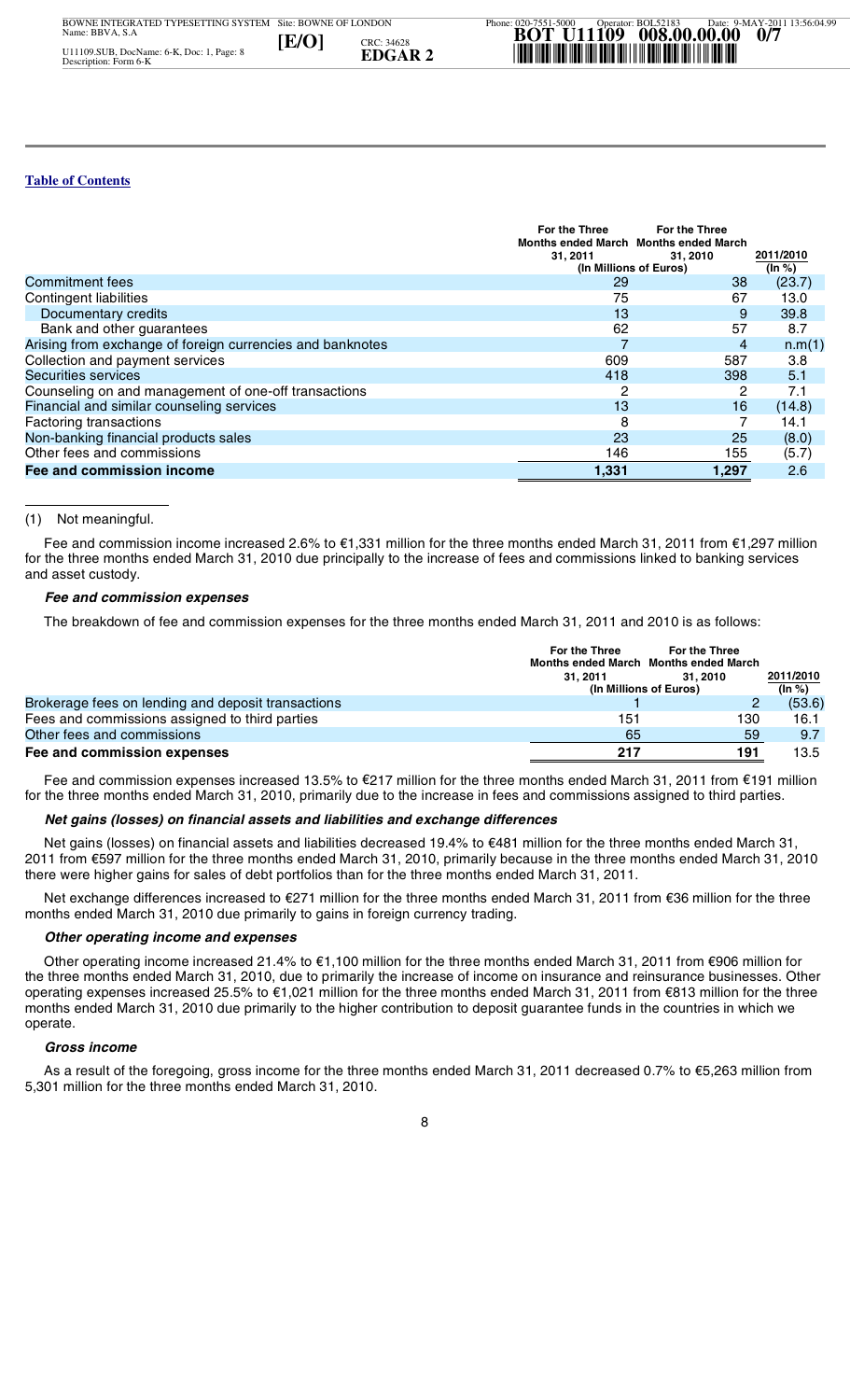#### *Administration costs*

 Administration costs increased 11.2% to €2,163 million for the three months ended March 31, 2011 from €1,945 million for the three months ended March 31, 2010, due primarily to an 11.7% increase in wages and salaries due to an increase in the number of employees.

The table below provides a breakdown of personnel expenses for the three months ended March 31, 2011 and 2010.

|                                          | For the Three<br>Months ended March Months ended March | For the Three |                     |
|------------------------------------------|--------------------------------------------------------|---------------|---------------------|
|                                          | 31.2011<br>(In Millions of Euros)                      | 31.2010       | 2011/2010<br>(ln %) |
| Wages and salaries                       | 983                                                    | 881           | 11.7                |
| Social security costs                    | 159                                                    | 141           | 12.9                |
| Transfers to internal pension provisions | 16                                                     | 18            | (10.5)              |
| Contributions to external pension funds  | 19                                                     | 16            | 19.2                |
| Other personnel expenses                 | 99                                                     | 94            | 6.0                 |
| <b>Personnel expenses</b>                | 1.276                                                  | 1,149         | 11.1                |

 The table below provides a breakdown of general and administrative expenses for the three months ended March 31, 2011 and 2010.

|                                                                                                                                                  | For the Three<br><b>For the Three</b><br>Months ended March Months ended March Months ended March<br>31.2011<br>31.2010<br>(In Millions of Euros) |     | <b>For the Three</b><br>31, 2011<br>(ln %) |
|--------------------------------------------------------------------------------------------------------------------------------------------------|---------------------------------------------------------------------------------------------------------------------------------------------------|-----|--------------------------------------------|
| Technology and systems                                                                                                                           | 146                                                                                                                                               | 141 | 3.5                                        |
| Communications                                                                                                                                   | 75                                                                                                                                                | 68  | 11.1                                       |
| Advertising                                                                                                                                      | 86                                                                                                                                                | 76  | 13.1                                       |
| Property, fixtures and materials                                                                                                                 | 204                                                                                                                                               | 183 | 11.9                                       |
| Of which: Rents expenses                                                                                                                         | 113                                                                                                                                               | 97  | 15.7                                       |
| Taxes other than income tax                                                                                                                      | 92                                                                                                                                                | 71  | 29.7                                       |
| Other expenses                                                                                                                                   | 283                                                                                                                                               | 258 | 9.8                                        |
| Other administrative expenses                                                                                                                    | 887                                                                                                                                               | 796 | 11.4                                       |
| Depreciation and amortization<br>the contract of the contract of the contract of the contract of the contract of the contract of the contract of |                                                                                                                                                   |     |                                            |

#### *Depreciation and amortization*

.<br>.<br>0r Depreciation and amortization increased 13.0% to €196 million for the three months ended March 31, 2011 from €174 million for the three months ended March 31, 2010 due primarily to the amortization of software.

#### *Provisions (net)*

 $\overline{a}$  Provisions (net) decreased 11.7% to €150 million for the three months ended March 31, 2011 from €170 million for the three months ended March 31, 2010, primarily due to the decrease in provision for pensions and similar obligations.

#### *Impairment losses on financial assets (net)*

 $\begin{array}{c}\n1 \\
1 \\
2\n\end{array}$ Impairment losses on financial assets (net)<br>Impairment losses on financial assets (net)<br> $\epsilon$ 1,078 million for the three months ended March 31, 2010, principally due to a decrease in provisions in connection with the sligh decrease in non-performing assets to €15,528 million as of March 31, 2011 from €15,685 million as of December 31, 2010. The<br>non-performing asset ratio was 4.1% as of March 31, 2011, 4.1% as of December 31, 2010 and 4.3% a **De**, Del<br> **Example 1 Product limit limit limit limit limit limit limit limit limit limit limit limit limit data Galerica Calcularism the Galerican but data Calcularism the Galerican control data Calcularism the Galerica**  Impairment losses on financial assets (net) decreased 5.1% to €1,023 million for the three months ended March 31, 2011 from decrease in non-performing assets to €15,528 million as of March 31, 2011 from €15,685 million as of December 31, 2010. The coverage ratio was 61% as of March 31, 2011, 62% as of December 31, 2010 and 59% as of March 31, 2010.

#### *Net operating income*

As a result of the foregoing, net operating income decreased 10.5% to  $\epsilon$ 1,731 million for the three months ended March 31, 2011 from €1,935 million for the three months ended March 31, 2010.

#### *Impairment losses on other assets (net)*

.<br>ا Impairment losses on other assets (net) decreased to €56 million for the three months ended March 31, 2011 from €93 million for the three months ended March 31, 2010, primarily attributable to a decrease in write-downs on real-estate investments.

#### *Gains (losses) on derecognized assets not classified as non-current assets held for sale*

Site: BOWNE OF LONDON Gains (losses) on derecognized assets not classified as non-current assets held for sale decreased to  $\epsilon$ 1 million for the three months ended March 31, 2011 from €6 million for the three months ended March 31, 2010.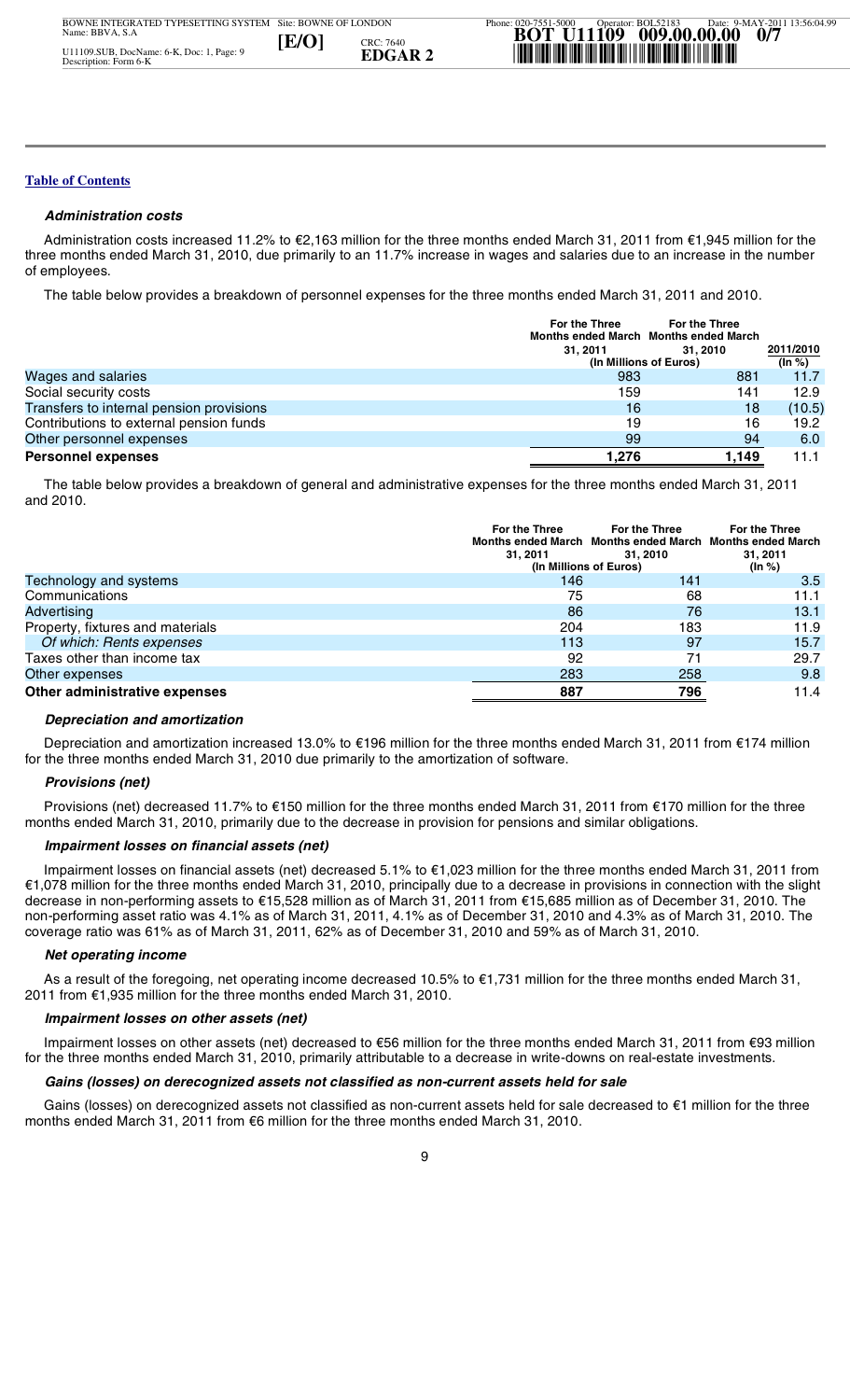#### *Gains (losses) in non-current assets held for sale not classified as discontinued transactions*

 Gains (losses) in non-current assets held for sale not classified as discontinued operations decreased to losses of €16 million for the three months ended March 31, 2011 from gains of €15 million for the three months ended March 31, 2010, primarily due to impairment of non-current assets held for sale.

#### *Income before tax*

 As a result of the foregoing, income before tax decreased 10.9% to €1,659 million for the three months ended March 31, 2011 from €1,862 million for the three months ended March 31, 2010.

#### *Income tax*

 Income tax decreased 27.6% to €369 million for the three months ended March 31, 2011 from €510 million for the three months ended March 31, 2010, primarily due to the decrease in income before tax.

#### *Net income*

 As a result of the foregoing net income decreased 4.6% to €1,290 million for the three months ended March 31, 2011 from €1,353 million for the three months ended March 31, 2010.

#### *Net income attributed to non-controlling interest*

 Net income attributed to non-controlling interest increased 24.8% to €141 million for the three months ended March 31, 2011 from €113 million for the three months ended March 31, 2010 due primarily to greater profits obtained by certain of our Latin American subsidiaries, primarily in Venezuela, Argentina and Chile, which have minority shareholders.

#### *Net income attributed to parent company*

 As a result of the foregoing net income attributed to parent company decreased 7.3% to €1,150 million for the three months ended March 31, 2011 from €1,240 million for the three months ended March 31, 2010.

#### **B. Key Indicators**

**12.8% for the three months ended March 31, 2010**<br>2010 and 17.7% for the three months ended March 31, 2010. Return on equity was 12.8% for the three months ended March 31, 2011 compared to 15.8% for the year ended December 31,

 $\begin{array}{c} 1 \\ 2 \\ 1 \end{array}$  The cost/income ratio including depreciation, for the three months ended March 31, 2011 was 44.8% compared to 42.9% for the year ended December 31, 2010 and 40.0% for the three months ended March 31, 2010.

 The Group's total assets as of March 31, 2011 were €562,174 million compared to €552,738 million as of December 31, 2010 and €553,922 million as of March 31, 2010.

Perator: BOL52183 he<br>an<br>20<sup>.</sup>0 As of March 31, 2011 lending to customers amounted to €346,814 million, compared to €348,253 million as of December 31, 2010 and €337,569 million as of March 31, 2010, which represents a 2.7% increase as of March 31, 2011 compared to March 31, 2010.

1<br>103<br>101 Lending to domestic customers in Spain amounted to €193,675 million as of March 31, 2011, compared to €198,634 million as of December 31, 2010 and €195,172 million as of March 31, 2010, which represents a 0.8% decrease as of March 31, 2011 compared to as of March 31, 2010.

Phone: 020-7551-5000 December 31, 2010 and €126,877 million as of March 31, 2010, which represents an increase of 8.7% compared to March 31,<br>2010. Lending to non-resident customers as of March 31, 2011 was €137,930 million, compared to €134,258 million as of 2010.

Frame ye.<br> **EXAS**<br> **EXAS**<br> **EXAS**<br> **EXAS**<br> **EXAS**<br> **EXAS**<br> **EXAS**<br> **EXAS**<br> **EXAS**<br> **EXAS**<br> **EXAS**<br> **AS**<br> **AS**<br> **AS**<br> **AS**<br> **AS**<br> **AS**<br> **AS**<br> **AS**<br> **AS**<br> **AS**<br> **AS**<br> **AS**  Non-performing loans to customers amounted to €15,210 million as of March 31, 2011, a 1.0% decrease from €15,361 million as of December 31, 2010 (a 2.0% decrease from €15,519 million as of March 31, 2010). Total non-performing assets (which include non-performing loans and other non-performing assets) amounted to €15,528 million as of March 31, 2011, a 1.0% decrease compared to €15,685 million as of December 31, 2010 (a 2.2% decrease compared to €15,870 million as of March 31, 2010). The non-performing asset ratio was 4.1% as of March 31, 2011, 4.1% as of December 31, 2010 and 4.3% as of March 31, 2010.

 $\frac{2}{2}$  As of March 31, 2011 total customer funds, on and off the balance sheet, were €533,961 million, an increase of 1.5% from €525,968 million as of December 31, 2010 (an increase of 4.1% from €513,142 million as of March 31, 2010).

 $\frac{1}{\sqrt{2}}$  As of March 31, 2011 customer funds on the balance sheet increased by 3.0% to €389,731 million, compared to €378,388 millions as of December 31, 2010 ( $\epsilon$ 371,116 million as of March 31, 2010). Of the above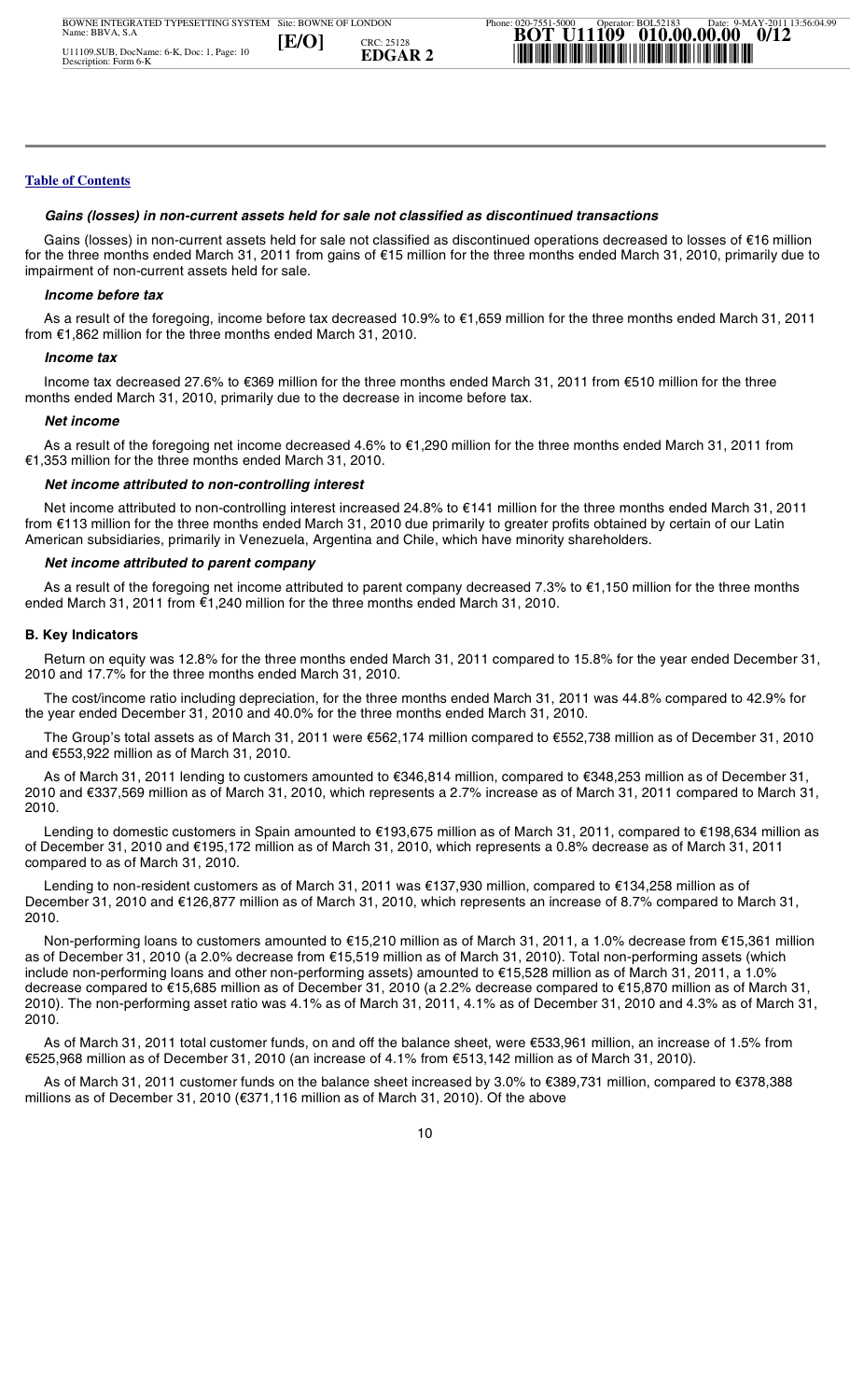amount at March 31, 2011, customer deposits accounted for €283,559 million (up 11.1% year-on-year), marketable debt securities accounted for €88,040 million (down 10.4% year-on-year) and subordinate liabilities accounted for €18,132 million (up 3.2% yearon-year).

 Customer funds off the balance sheet came to €144,230 million, a 2.3% decrease compared to €147,580 million as of December 31, 2010 (a 1.6% increase compared to €142,026 million as of March 31, 2010).

#### **C. Capital**

 Based on the framework of Basel II and using such additional assumptions as we consider appropriate, we have estimated that as of March 31, 2011 and December 31, 2010, our consolidated Tier I risk-based capital ratio was 9.8% and 10.5%, respectively, and our consolidated total risk-based capital ratio (consisting of both Tier I capital and Tier II capital) was 13.0% and 13.7%, respectively. Basel II recommends that these ratios be at least 4% and 8%, respectively.

#### **D. Results of Operations by Business Areas for the Three Months Ended March 31, 2011 and 2010 and business overview**

 On April 26, 2011, we changed the management of our business areas to focus on five business areas as described below: Spain, Mexico, South America, the United States and Eurasia.

 In addition to these business areas, which cover everything by geographic area and business, we continue to maintain a separate Corporate Activities area. This area handles our general management functions. These mainly consist of structural positions for interest rates associated with the euro balance sheet and exchange rates, together with liquidity management and shareholders' funds. This area also books the costs from central units that have a strictly corporate function and makes allocations to corporate and miscellaneous provisions, such as early retirement and others of a corporate nature.

 In 2011, the integration of Garanti into BBVA resulted in the creation of a new geographical business units **Eurasia** and certain changes were made in the criteria applied in 2010, as explained as follows:

- **•** The new business area named **Eurasia** includes the investment in Garanti, BBVA's Asian operations, including its stake in CiticBank (CNCB), as well as BBVA's European business outside of Spain.
- **•** Spain and Portugal is now Spain, which in contrast with the former, excludes the Portuguese business (included now in Eurasia), and includes the Spanish business formerly reported under Wholesale Banking and Asset Management ("WB&AM").
- **•** BBVA now reports its businesses by geographies, plus Corporate Activities. The areas of Mexico, the U.S., South America and Corporate Activities do not change.

d<br>G<br>i<br>G **0**<br>01<br>nt In addition, the transfer prices for the funding that the Corporate Activities provides to the euro business, mainly Spain, has been updated and, consequently, figures for the year ended December 31, 2010 and interim figures have been restated to reflect a higher liquidity premium and to ensure that the different periods are comparable. The impact is €293 million of higher net interest income in Corporate Activities for the year ended December 31, 2010, with €273 million lower net interest income in Spain and €20 million lower net interest income in Eurasia.

Phone: 020-7551-5000 un<br>he<br>00 part of each business area's activities. For the presentation and discussion of our consolidated operating results in this section<br>however, such intra- and inter-business area transactions are eliminated and the eliminatio **■**<br>In a een u<br>high<br>teres of *EZ*<br>The fin<br>proposerat<br>As<br>009: The foregoing description of our business areas is consistent with our current internal organization. Unless otherwise indicated, the financial information provided below for each business area does not reflect the elimination of transactions between companies within one business area or between different business areas, since we consider these transactions to be an integral part of each business area's activities. For the presentation and discussion of our consolidated operating results in this section, operating results of the Corporate Activities business area.

 As a result of these modifications we present the income statement of each area for the years ended December 31, 2010 and 2009: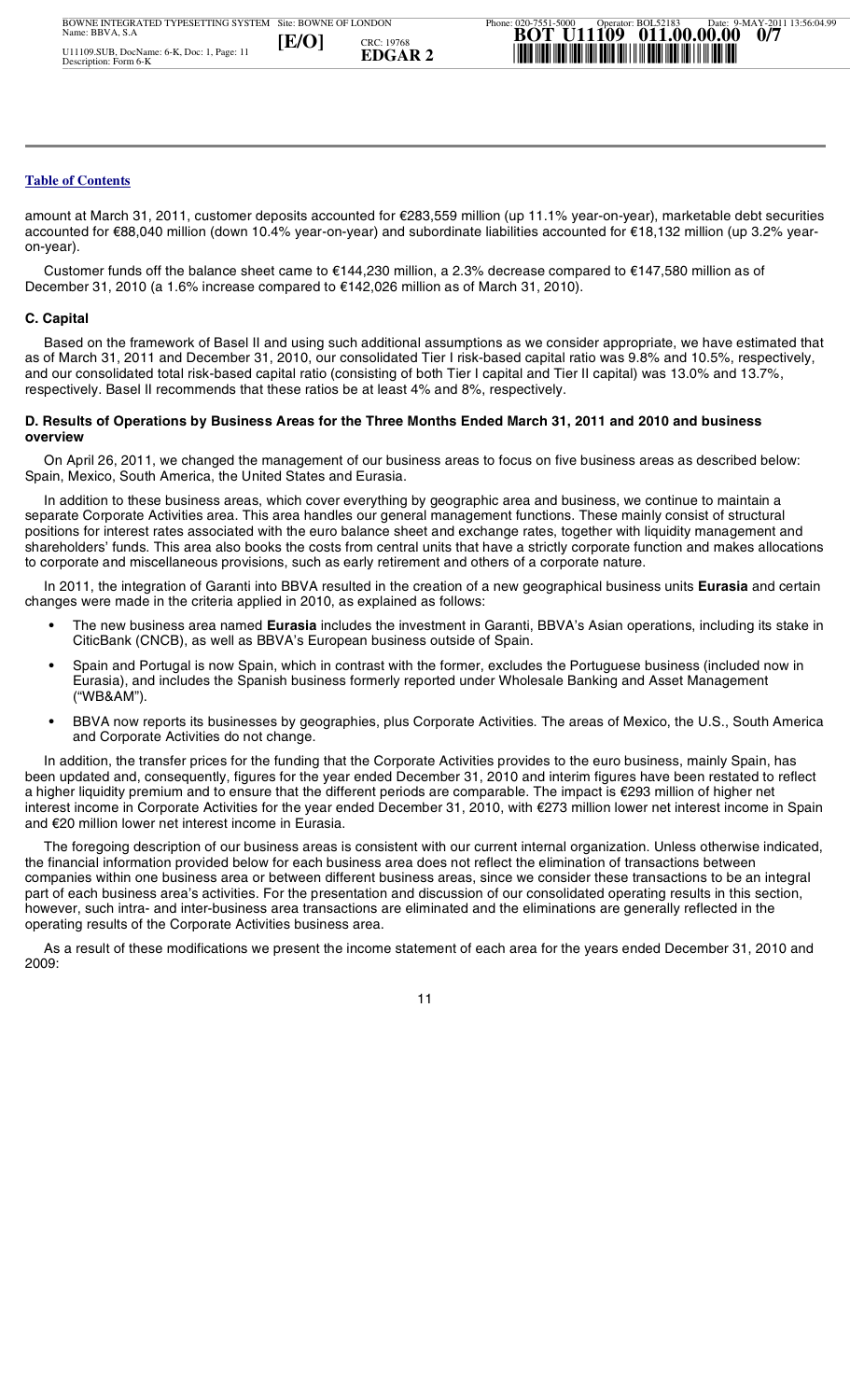#### **Spain**

i.

|                                                                                 | For Year Ended December 31, |         | Change           |
|---------------------------------------------------------------------------------|-----------------------------|---------|------------------|
|                                                                                 | 2010                        | 2009    | 2010/2009        |
|                                                                                 | (In Millions of Euros)      |         | (ln %)           |
| <b>Net interest income</b>                                                      | 4,878                       | 5,571   | (12.4)           |
| Net fees and commissions                                                        | 1,672                       | 1,763   | (5.2)            |
| Net gains (losses) on financial assets and liabilities and exchange differences |                             |         | (8.8)            |
| Other operating income and expenses (net)                                       | 504                         | 539     | (6.6)            |
| Gross income                                                                    | 7,055                       | 7,875   | (10.4)           |
| Administrative costs                                                            | (2,717)                     | (2,747) | (1.1)            |
| Depreciation and amortization                                                   | (97)                        | (97)    | 0.6 <sub>1</sub> |
| Impairment on financial assets (net)                                            | (1,316)                     | (1,822) | (27.8)           |
| Provisions (net) and other gains (losses)                                       | 237                         | 681     | (65.3)           |
| Income before tax                                                               | 3,160                       | 3,890   | (18.8)           |
| Income tax                                                                      | (902)                       | (1,085) | (16.8)           |
| Net income                                                                      | 2,258                       | 2,805   | (19.5)           |
| Net income attributed to non-controlling interests                              | (2)                         | (4)     | (38.0)           |
| Net income attributed to parent company                                         | 2,255                       | 2,801   | (19.5)           |

#### **Eurasia**

|                                                                                 | For Year Ended December 31, |       | Change    |
|---------------------------------------------------------------------------------|-----------------------------|-------|-----------|
|                                                                                 | 2010                        | 2009  | 2010/2009 |
|                                                                                 | (In Millions of Euros)      |       | (In %)    |
| Net interest income                                                             | 345                         | 387   | (10.7)    |
| Net fees and commissions                                                        | 236                         | 222   | 5.9       |
| Net gains (losses) on financial assets and liabilities and exchange differences | 132                         | 131   | 0.7       |
| Other operating income and expenses (net)                                       | 367                         | 212   | 72.9      |
| <b>Gross income</b>                                                             | 1,080                       | 953   | 13.4      |
| Administrative costs                                                            | (278)                       | (258) | 7.9       |
| Depreciation and amortization                                                   | (17)                        | (20)  | (13.1)    |
| Impairment on financial assets (net)                                            | (89)                        | (45)  | 99.0      |
| Provisions (net) and other gains (losses)                                       | (20)                        | (19)  | 5.5       |
| Income before tax                                                               | 675                         | 611   | 10.5      |
| Income tax                                                                      | (88)                        | (139) | (36.3)    |
| Net income                                                                      | 587                         | 472   | 24.2      |
| Net income attributed to non-controlling interests                              |                             | 0     | 80.8      |
| Net income attributed to parent company                                         | 588                         | 473   | 24.3      |
| <b>Mexico</b>                                                                   |                             |       |           |

| Depreciation and amortization                                                   | (17)                           | (20)         | (13.1)              |
|---------------------------------------------------------------------------------|--------------------------------|--------------|---------------------|
| Impairment on financial assets (net)                                            | (89)                           | (45)         | 99.0                |
| Provisions (net) and other gains (losses)                                       | (20)                           | (19)         | 5.5                 |
| Income before tax                                                               | 675                            | 611          | 10.5                |
| Income tax                                                                      | (88)                           | (139)        | (36.3)              |
| <b>Net income</b>                                                               | 587                            | 472          | 24.2                |
| Net income attributed to non-controlling interests                              |                                | $\mathbf{0}$ | 80.8                |
| Net income attributed to parent company                                         | 588                            | 473          | 24.3                |
| <b>Mexico</b>                                                                   |                                |              |                     |
|                                                                                 | For Year Ended December 31,    |              | Change              |
|                                                                                 | 2010<br>(In Millions of Euros) | 2009         | 2010/2009<br>(ln %) |
| <b>Net interest income</b>                                                      | 3,688                          | 3,307        | 11.5                |
| Net fees and commissions                                                        | 1.233                          | 1.077        | 14.5                |
| Net gains (losses) on financial assets and liabilities and exchange differences | 395                            | 370          | 6.6                 |
| Other operating income and expenses (net)                                       | 179                            | 116          | 54.8                |
| <b>Gross income</b>                                                             | 5,496                          | 4.870        | 12.8                |
| Administrative costs                                                            | (1, 813)                       | (1,489)      | 21.8                |
| Depreciation and amortization                                                   | (86)                           | (65)         | 32.5                |
| Impairment on financial assets (net)                                            | (1,229)                        | (1,525)      | (19.4)              |
| Provisions (net) and other gains (losses)                                       | (87)                           | (21)         | 305.7               |
| Income before tax                                                               | 2,281                          | 1,770        | 28.8                |
| Income tax                                                                      | (570)                          | (411)        | 38.8                |
| <b>Net income</b>                                                               | 1,711                          | 1,360        | 25.8                |
| Net income attributed to non-controlling interests                              | (4)                            | (2)          | 89.5                |
| Net income attributed to parent company                                         | 1,707                          | 1,357        | 25.7                |
|                                                                                 |                                |              |                     |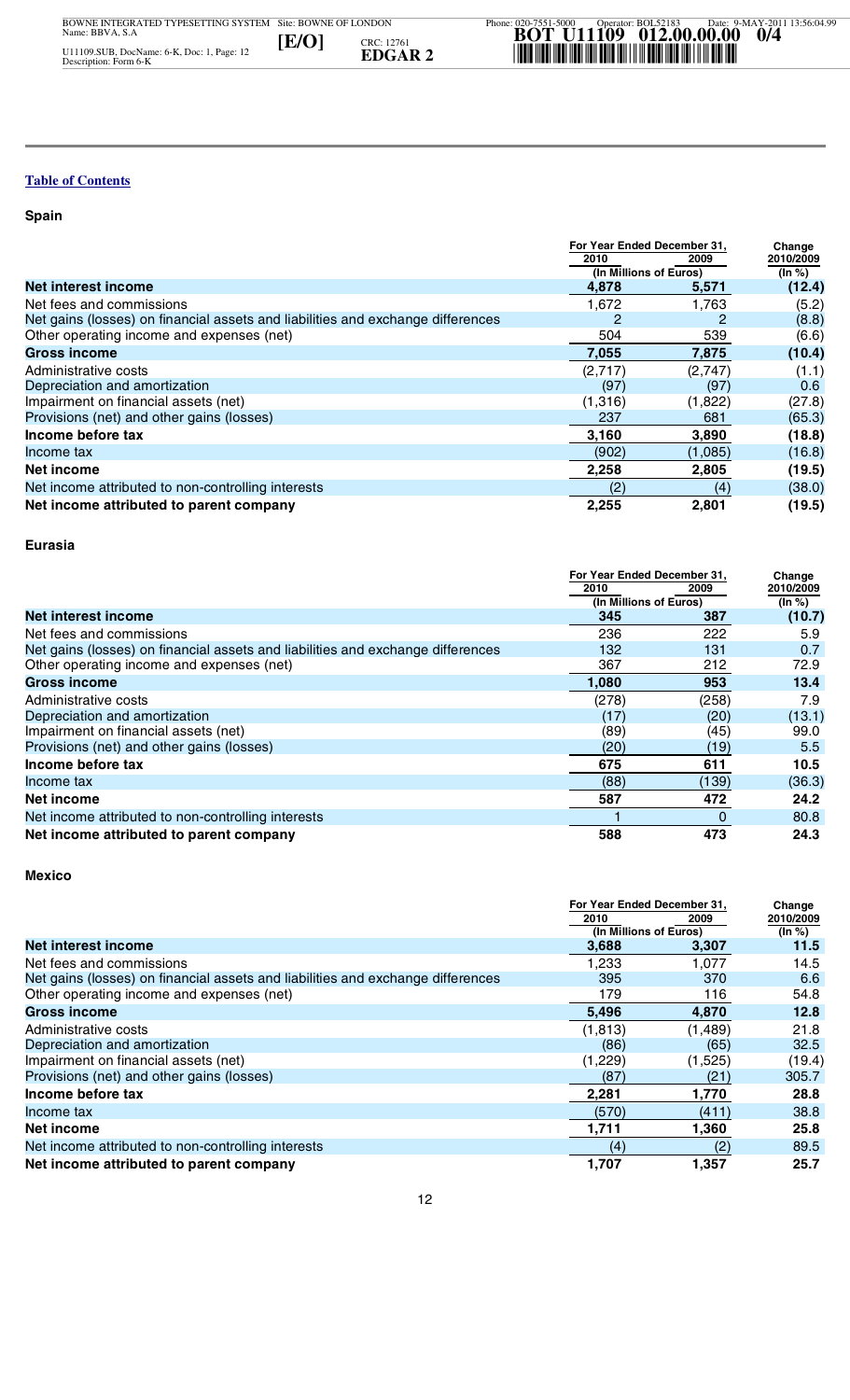| <b>South America</b>                                                            | For Year Ended December 31,<br>2010<br>(In Millions of Euros) | 2009     | Change<br>2010/2009<br>(ln %) |
|---------------------------------------------------------------------------------|---------------------------------------------------------------|----------|-------------------------------|
| Net interest income                                                             | 2,495                                                         | 2,566    | (2.8)                         |
| Net fees and commissions                                                        | 957                                                           | 908      | 5.4                           |
| Net gains (losses) on financial assets and liabilities and exchange differences | 514                                                           | 405      | 26.7                          |
| Other operating income and expenses (net)                                       | (168)                                                         | (242)    | (30.7)                        |
| <b>Gross income</b>                                                             | 3,797                                                         | 3,637    | 4.4                           |
| Administrative costs                                                            | (1,537)                                                       | (1, 465) | 5.0                           |
| Depreciation and amortization                                                   | (131)                                                         | (115)    | 14.1                          |
| Impairment on financial assets (net)                                            | (419)                                                         | (431)    | (2.8)                         |
| Provisions (net) and other gains (losses)                                       | (40)                                                          | (52)     | (22.1)                        |
| Income before tax                                                               | 1,670                                                         | 1,575    | 6.0                           |
| Income tax                                                                      | (397)                                                         | (404)    | (1.7)                         |
| Net income                                                                      | 1,273                                                         | 1,171    | 8.6                           |
| Net income attributed to non-controlling interests                              | (383)                                                         | (392)    | (2.1)                         |
| Net income attributed to parent company                                         | 889                                                           | 780      | 14.1                          |

| <b>The United States</b>                                                        |         | For Year Ended December 31. | Change    |
|---------------------------------------------------------------------------------|---------|-----------------------------|-----------|
|                                                                                 |         | 2010 2009                   | 2010/2009 |
|                                                                                 |         | (In Millions of Euros)      | (In %)    |
| Net interest income                                                             | 1,794   | 1,679                       | 6.8       |
| Net fees and commissions                                                        | 651     | 612                         | 6.4       |
| Net gains (losses) on financial assets and liabilities and exchange differences | 156     | 155                         | 0.7       |
| Other operating income and expenses (net)                                       | (50)    | (34)                        | 44.9      |
| <b>Gross income</b>                                                             | 2,551   | 2,412                       | 5.8       |
| Administrative costs                                                            | (1,318) | (1, 159)                    | 13.7      |
| Depreciation and amortization                                                   | (199)   | (205)                       | (3.1)     |
| Impairment on financial assets (net)                                            | (703)   | (1, 424)                    | (50.6)    |
| Provisions (net) and other gains (losses)                                       | (22)    | (1,051)                     | (97.9)    |
| Income before tax                                                               | 309     | (1, 428)                    | (121.6)   |
| Income tax                                                                      | (69)    | 478                         | (114.5)   |
| Net income                                                                      | 239     | (950)                       | (125.2)   |
| Net income attributed to non-controlling interests                              |         |                             | n.m(1)    |
| Net income attributed to parent company                                         | 239     | (950)                       | (125.2)   |
|                                                                                 |         |                             |           |
| Not meaningful<br>(1)                                                           |         |                             |           |
|                                                                                 |         |                             |           |

| income petore tax                                                               | 309     | (1,428)                                                            | (121.6)                       |
|---------------------------------------------------------------------------------|---------|--------------------------------------------------------------------|-------------------------------|
| Income tax                                                                      | (69)    | 478                                                                | (114.5)                       |
| <b>Net income</b>                                                               | 239     | (950)                                                              | (125.2)                       |
| Net income attributed to non-controlling interests                              |         |                                                                    | n.m(1)                        |
| Net income attributed to parent company                                         | 239     | (950)                                                              | (125.2)                       |
| Not meaningful<br>(1)                                                           |         |                                                                    |                               |
| <b>Corporate Activities</b>                                                     |         | For Year Ended December 31.<br>2010 2009<br>(In Millions of Euros) | Change<br>2010/2009<br>(ln %) |
| Net interest income                                                             | 121     | 372                                                                | (67.5)                        |
| Net fees and commissions                                                        | (211)   | (152)                                                              | 38.6                          |
| Net gains (losses) on financial assets and liabilities and exchange differences | 696     | 480                                                                | 44.9                          |
| Other operating income and expenses (net)                                       | 326     | 219                                                                | 48.7                          |
| <b>Gross income</b>                                                             | 932     | 919                                                                | $1.4$                         |
| Administrative costs                                                            | (544)   | (544)                                                              | (0.0)                         |
| Depreciation and amortization                                                   | (229)   | (195)                                                              | 17.9                          |
| Impairment on financial assets (net)                                            | (961)   | (226)                                                              | n.m(1)                        |
| Provisions (net) and other gains (losses)                                       | (870)   | (637)                                                              | 36.6                          |
| Income before tax                                                               | (1,673) | (683)                                                              | 144.8                         |
| Income tax                                                                      | 600     | 419                                                                | 43.2                          |
| <b>Net income</b>                                                               | (1,073) | (264)                                                              | n.m(1)                        |
| Net income attributed to non-controlling interests                              | 0       | 13                                                                 | (97.8)                        |
| Net income attributed to parent company                                         | (1,072) | (251)                                                              | n.m(1)                        |
| (1)<br>Not meaningful                                                           |         |                                                                    |                               |

(1) Not meaningful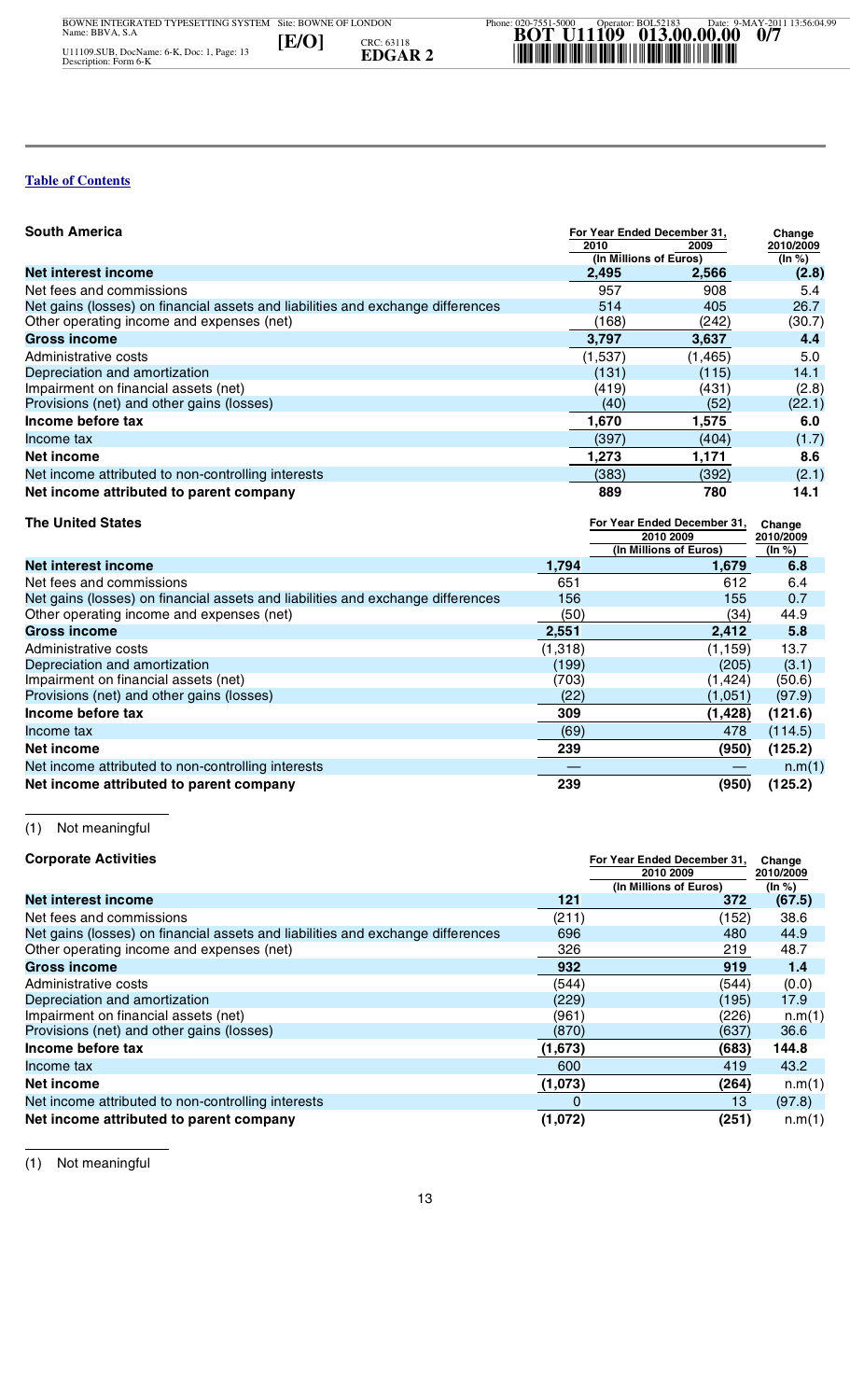The following table sets forth information relating to net income for each of our business areas for the three months ended March 31, 2011 and 2010:

| Net Income by               |       | For the Three Months Ended<br>March 31, |           |  |
|-----------------------------|-------|-----------------------------------------|-----------|--|
| <b>Business Areas</b>       | 2011  | 2010                                    | 2011-2010 |  |
|                             |       | (in Millions of Euros)                  | (in %)    |  |
| Spain                       | 477   | 715                                     | (33.3)    |  |
| Eurasia                     | 198   | 123                                     | 60.6      |  |
| Mexico                      | 436   | 348                                     | 25.5      |  |
| South America               | 419   | 348                                     | 20.6      |  |
| <b>The United States</b>    | 81    | 56                                      | 45.2      |  |
| <b>Corporate Activities</b> | (321  | (237)                                   | 35.6      |  |
| <b>Total BBVA Group</b>     | 1,290 | 1.352                                   | (4.6)     |  |

 The following tables set forth information relating to condensed income statements for BBVA's business areas. Some line items separately shown in the consolidated income statements are aggregated in a single line item in the condensed income statements by BBVA's business areas, as follows:

- **•** *'Other operating income and expenses (net)'* line item includes, if any, the *'Dividend income', 'Share of profit or loss of entities accounted for using the equity method', 'Other operating income'* and *'Other operating expenses'* line items shown in the consolidated income statement.
- **•** *'Provisions (net) and other gains (losses)'* line item includes, if any, the *'Provisions (net)', 'Impairment losses on other assets (net)', 'Gains (losses) on derecognized assets not classified as non-current asset held for sale', 'Negative Goodwill'* and *'Gains (losses) in non-current assets held for sale not classified as discontinued transactions'* line items shown in the consolidated income statement.

#### **Spain**

| Spain                                                                                                                                                                                                                     |                                         |       |                  |  |        |  |
|---------------------------------------------------------------------------------------------------------------------------------------------------------------------------------------------------------------------------|-----------------------------------------|-------|------------------|--|--------|--|
|                                                                                                                                                                                                                           | For the Three Months Ended<br>March 31, |       |                  |  | Change |  |
|                                                                                                                                                                                                                           | 2011                                    | 2010  | 2011/2010        |  |        |  |
| Net interest income                                                                                                                                                                                                       | (In Millions of Euros)<br>1,109         | 1.304 | (ln %)<br>(14.9) |  |        |  |
| Net fees and commissions                                                                                                                                                                                                  | 392                                     | 442   |                  |  |        |  |
| Net gains (losses) on financial assets and liabilities and exchange differences                                                                                                                                           | 173                                     | 74    | (11.3)<br>134.6  |  |        |  |
| Other operating income and expenses (net)                                                                                                                                                                                 | 93                                      | 109   | (15.0)           |  |        |  |
| <b>Gross income</b>                                                                                                                                                                                                       | 1,767                                   | 1,929 | (8.4)            |  |        |  |
| Administrative costs                                                                                                                                                                                                      | (681)                                   | (667) | 2.1              |  |        |  |
| Depreciation and amortization                                                                                                                                                                                             | (24)                                    | (24)  | 2.4              |  |        |  |
| Impairment on financial assets (net)                                                                                                                                                                                      | (422)                                   | (189) | 123.3            |  |        |  |
| Provisions (net) and other gains (losses)                                                                                                                                                                                 | 32                                      | (42)  | n.m.(1)          |  |        |  |
| Income before tax                                                                                                                                                                                                         | 672                                     | 1,008 | (33.3)           |  |        |  |
| Income tax                                                                                                                                                                                                                | (195)                                   | (293) | (33.5)           |  |        |  |
| <b>Net income</b>                                                                                                                                                                                                         | 477                                     | 715   | (33.3)           |  |        |  |
| Net income attributed to non-controlling interests                                                                                                                                                                        |                                         | (1)   |                  |  |        |  |
| Net income attributed to parent company                                                                                                                                                                                   | 477                                     | 714   | (33.3)           |  |        |  |
|                                                                                                                                                                                                                           |                                         |       |                  |  |        |  |
| Not meaningful<br>(1)                                                                                                                                                                                                     |                                         |       |                  |  |        |  |
| Net interest income                                                                                                                                                                                                       |                                         |       |                  |  |        |  |
| Net interest income of this business area for the three months ended March 31, 2011 amounted to €1,109 million, a 14.9%<br>decrease from €1,304 million recorded for the three months ended March 31, 2010, primarily due |                                         |       |                  |  |        |  |
| 14                                                                                                                                                                                                                        |                                         |       |                  |  |        |  |
|                                                                                                                                                                                                                           |                                         |       |                  |  |        |  |
|                                                                                                                                                                                                                           |                                         |       |                  |  |        |  |
|                                                                                                                                                                                                                           |                                         |       |                  |  |        |  |
|                                                                                                                                                                                                                           |                                         |       |                  |  |        |  |

#### *Net interest income*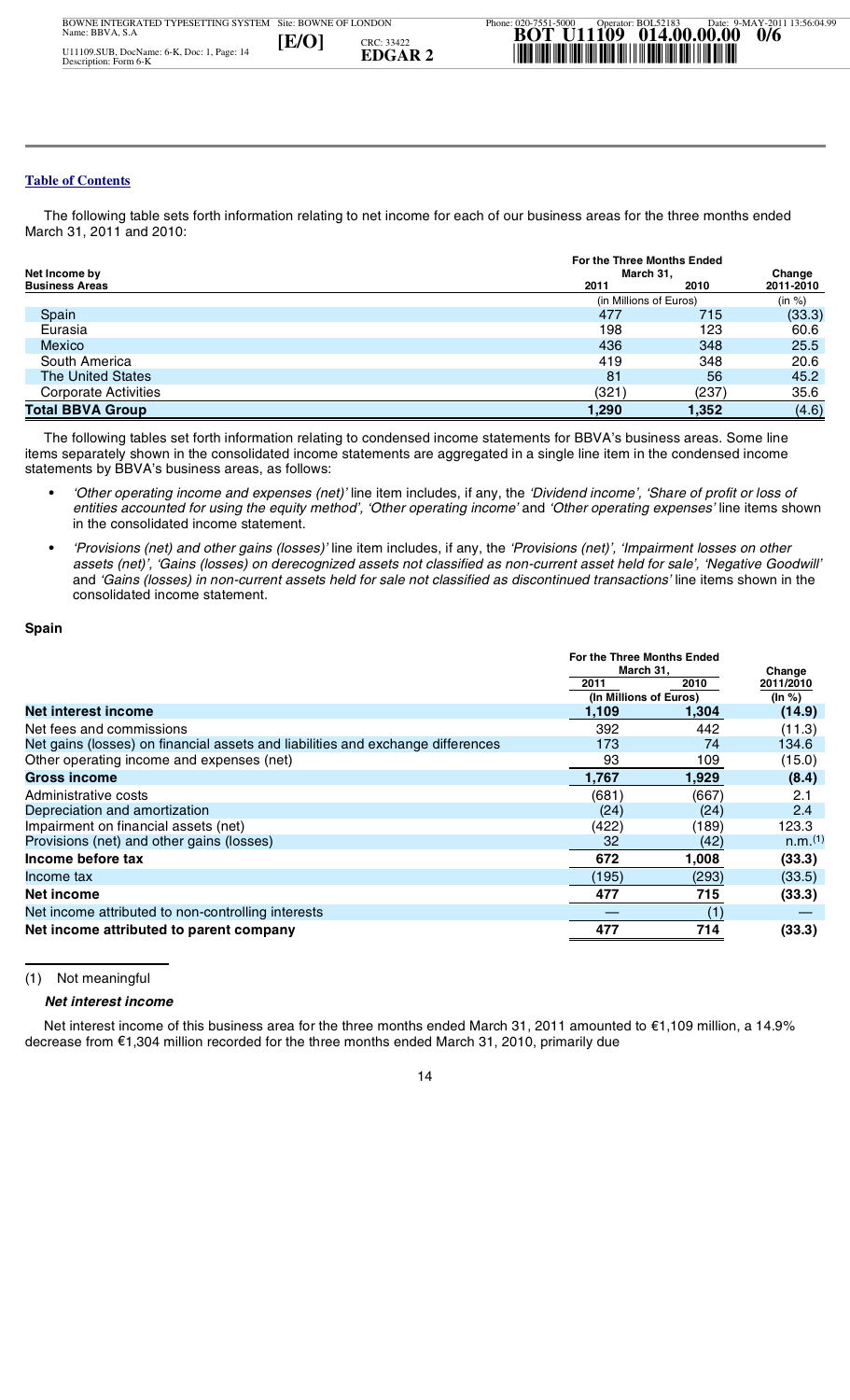to the increase in interest and similar expense. An upward curve in interest rates in the euro area has had a faster impact on interest and similar expense than in the yield of assets. Additionally the increase in interest and similar expense was due to a higher cost of liabilities, given the competitive environment in Spain, where fierce competition resulted in higher rates being paid by banks (including BBVA) in order to attract deposits, and the increase in volume of customer deposits.

#### *Net fees and commissions*

Net fees and commissions of this business area for the three months ended March 31, 2011 amounted to €392 million, an 11.3% decrease from the €442 million recorded for the three months ended March 31, 2010, primarily due to the loyalty-based reductions in fees applied to a growing number of customers and to the weakness of banking activity in general.

#### *Net gains (losses) on financial assets and liabilities and exchange differences*

 Net gains on financial assets and liabilities and exchange differences of this business area for the three months ended March 31, 2011 was €173 million, compared to the €74 million recorded for the three months ended March 31, 2010. This increase was primarily due to the positive business performance in the markets activities.

#### *Other operating income and expenses (net)*

 Other operating income and expenses (net) of this business area for the three months ended March 31, 2011 amounted to €93 million, a 15.0% decrease from the €109 million recorded for the three months ended March 31, 2010, primarily due to increased expenses for contributions to the Deposit Guarantee Fund.

#### *Gross income*

 As a result of the foregoing, gross income of this business area for the three months ended March 31, 2011 was €1,767 million, an 8.4% decrease from the €1,929 million recorded for the three months ended March 31, 2010.

#### *Administrative costs*

 $\begin{bmatrix} 1 \\ 2 \\ 3 \\ 1 \end{bmatrix}$ salaries partially offset by the decline in general and administrative expenses, principally through continued streamlining of the<br>branch network, and the Groun's transformation plan Administrative costs of this business area for the three months ended March 31, 2011 were €681 million, a 2.1% increase from the €667 million recorded for the three months ended March 31, 2010, primarily due to a significant increase of wages and branch network, and the Group's transformation plan.

#### *Impairment on financial assets (net)*

 $\frac{1}{2}$ on<br>0<br>Ma **IM**<br>
Impompasses<br>
sarch<br> **Inc As**<br>
As<br>
As<br>
As<br>
As<br>
arch Impairment on financial assets (net) of this business area for the three months ended March 31, 2011 was €422 million, compared to €189 million for the three months ended March 31, 2010. This is increase is due to the increase of allowance for loan losses in order to maintain the coverage ratio. This business area's non-performing assets ratio decreased to 4.8% as of March 31, 2011 from 4.9% as of March 31, 2010 (4.8% as of December 31, 2010).

#### *Income before tax*

**U11109** As a result of the foregoing, income before tax of this business area for the three months ended March 31, 2011 was €672 million, a 33.3% decrease from the €1,008 million recorded for the three months ended March 31, 2010.

#### *Income tax*

Phone: 020-7551-5000

Income tax of this business area for the three months ended March 31, 2011 decreased 33.5% to €195 million fro<br>.£293 million for the three months ended March 31, 2010, primarily as a result of the decrease in income befor Income tax of this business area for the three months ended March 31, 2011 decreased 33.5% to €195 million from

#### *Net income attributed to parent company*

 As a result of the foregoing, net income attributed to parent company of this business area for the three months ended March 31, 2011 decreased 33.3% to €477 million from €714 million for the three months ended March 31, 2010.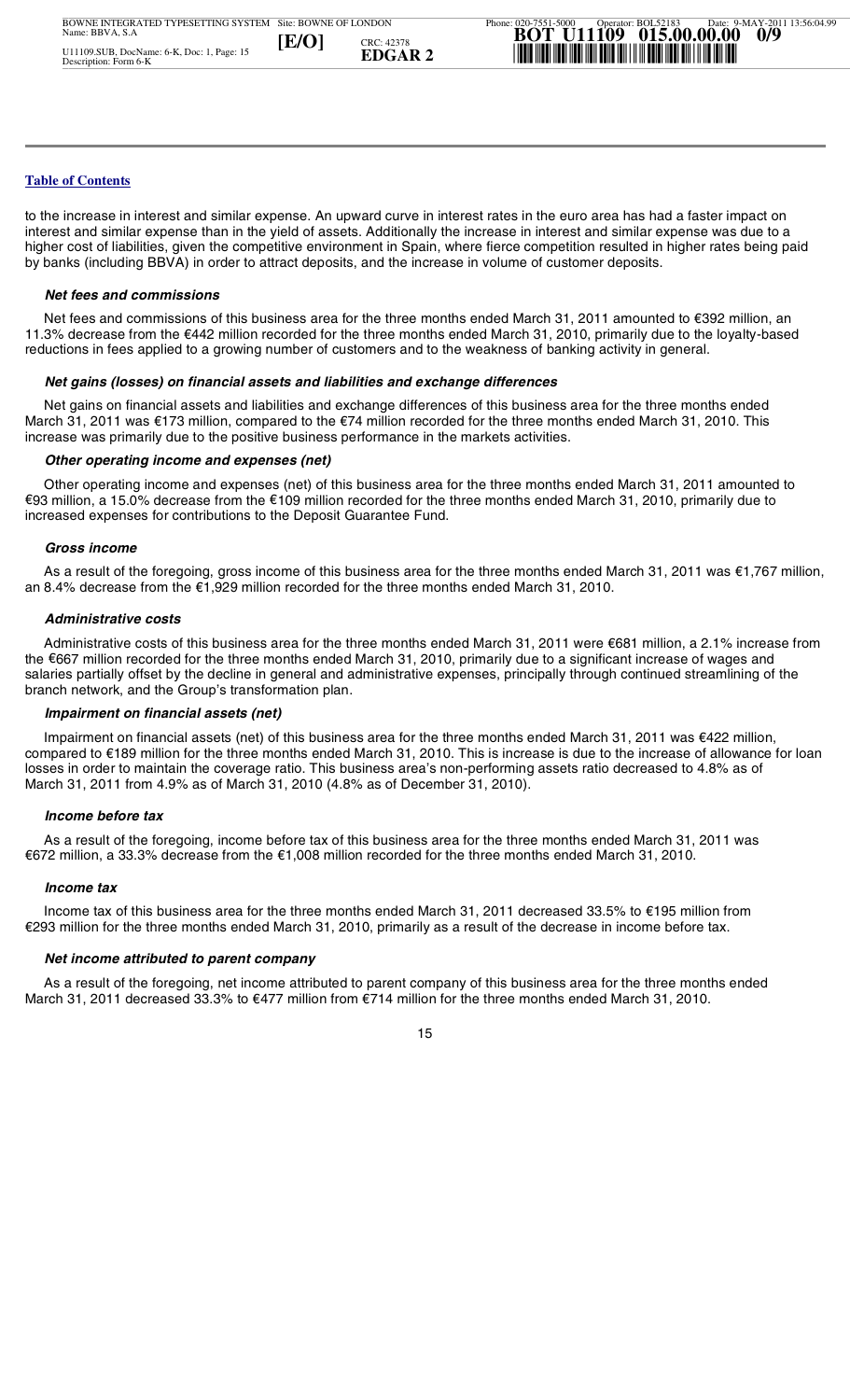#### **Eurasia**

|                                                                                 | For the Three Months Ended March 31. |      | Change                |
|---------------------------------------------------------------------------------|--------------------------------------|------|-----------------------|
|                                                                                 | 2011                                 | 2010 | 2011/2010             |
|                                                                                 | (In Millions of Euros)               |      | (In %)                |
| <b>Net interest income</b>                                                      | 104                                  | 81   | 28.6                  |
| Net fees and commissions                                                        | 63                                   | 56   | 12.4                  |
| Net gains (losses) on financial assets and liabilities and exchange differences | 31                                   | 31   | (1.3)                 |
| Other operating income and expenses (net)                                       | 139                                  | 61   | 128.5                 |
| Gross income                                                                    | 337                                  | 230  | 47.0                  |
| Administrative costs                                                            | (84)                                 | (66) | 27.1                  |
| Depreciation and amortization                                                   | (5)                                  | (4)  | 7.0                   |
| Impairment on financial assets (net)                                            | (29)                                 | (8)  | 275.0                 |
| Provisions (net) and other gains (losses)                                       | 6                                    | (2)  | $n.m.$ <sup>(1)</sup> |
| Income before tax                                                               | 226                                  | 149  | 51.3                  |
| Income tax                                                                      | (28)                                 | (26) | 7.2                   |
| Net income                                                                      | 198                                  | 123  | 60.6                  |
| Net income attributed to non-controlling interests                              | 0                                    |      | (100.0)               |
| Net income attributed to parent company                                         | 198                                  | 124  | 60.0                  |

(1) Not meaningful

#### *Net interest income*

 Net interest income of this business area for the nine months ended March 31, 2011 was €104 million, a 28.6% increase from the €81 million recorded for the three months ended March 31, 2010. This increase was primarily due to the acquisition of Garanti and the contribution of wholesale businesses.

#### *Net fees and commissions*

 $\begin{array}{c}\n 1 \\
 4 \\
 1 \\
 4\n \end{array}$  Net fees and commissions of this business area for the three months ended March 31, 2011 was €63 million, a 12.4% increase from the €56 million recorded for the three months ended March 31, 2010, primarily as a result of the above mentioned acquisition of Garanti and contribution of wholesale businesses.

#### *Net gains (losses) on financial assets and liabilities and exchange differences*

 $\begin{array}{c}\n\hline\n\end{array}$ rol<br>of <mark>(</mark><br>Ma Net gains on financial assets and liabilities and exchange differences of this business area for the three months ended March 31, 2011 was €30.8 million, a 1.3% decrease from the €31.2 million recorded for the three months ended March 31, 2010.

#### *Other operating income and expenses (net)*

<sup>€1;</sup><br>he Other operating income and expenses (net) of this business area for the three months ended March 31, 2011 was €139 million, a 128.5% increase from the €61 million recorded for the three months ended March 31, 2010, primarily as a result of the income obtained by the equity method from CNCB.

#### *Gross income*

Phone: 020-7551-5000 **BOTIS INCOTE**<br>Both a result of the foregoing, gross income of this business area for the three months ended March 31, 2010.<br>€337 million, a 47.0% increase from the €230 million recorded for the three months ended March 3 As a result of the foregoing, gross income of this business area for the three months ended March 31, 2011 amounted to

#### *Administrative costs*

bin tri Gar<br> **Ne:** Net arch *Ott*<br>
Ott 139 r Gr As<br>
Add e €6<br>
Limp<br>
Imp<br>
Imp<br>
E €8<br>
2% a Administrative costs of this business area for the three months ended March 31, 2011 were €84 million, a 27.1% increase from the €66 million recorded for the three months ended March 31, 2010, primarily due to the development of the wholesale banking business.

#### *Impairment on financial assets (net)*

.<br>.<br>. . Site: BOWNE OF LONDON Impairment on financial assets (net) of this business for the three months ended March 31, 2011 was €29 million, compared to the €8 million recorded for the three months ended March 31, 2010. The business area's non-performing assets ratio increased to 1.2% as of March 31, 2011 from 0.7% as of March 31, 2010 (0.9% as of December 31, 2010)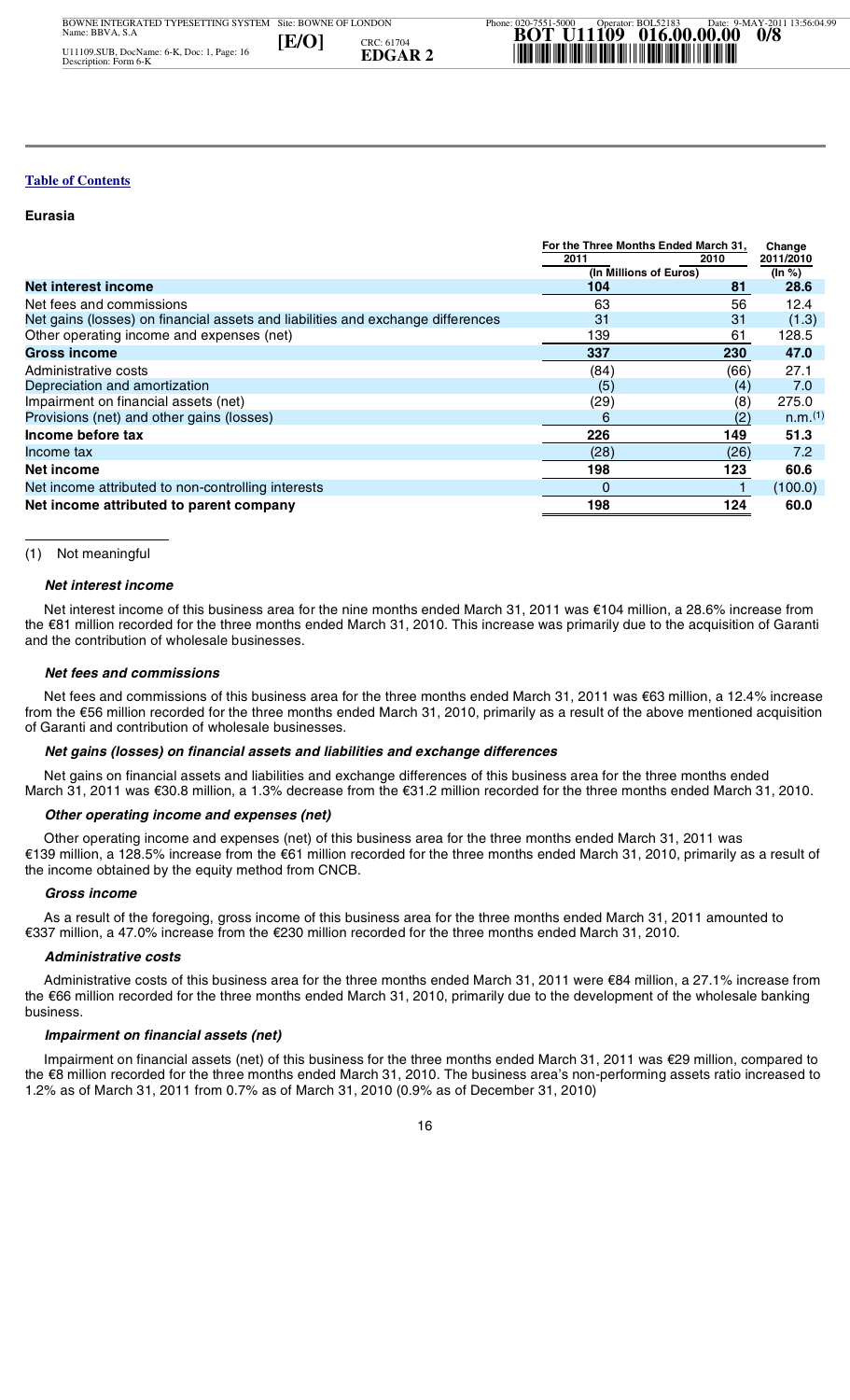#### *Income before tax*

 As a result of the foregoing, income before tax of this business area for the three months ended March 31, 2011 was €226 million, a 51.3% increase from the €149 million recorded for the three months ended March 31, 2010.

#### *Income tax*

 Income tax of this business area for the three months ended March 31, 2011 was €28 million, a 7.2% increase from the €26 million recorded for the three months ended March 31, 2010.

#### *Net income attributed to parent company*

 As a result of the foregoing, net income attributed to parent company of this business area for the three months ended March 31, 2011 was €198 million, a 60.0% increase from the €124 million recorded for the three months ended March 31, 2010.

#### **Mexico**

|                                                                                                                          | For the Three Months Ended March 31. |       | Change              |
|--------------------------------------------------------------------------------------------------------------------------|--------------------------------------|-------|---------------------|
|                                                                                                                          | 2011<br>(In Millions of Euros)       | 2010  | 2011/2010<br>(In %) |
| Net interest income                                                                                                      | 967                                  | 860   | 12.4                |
| Net fees and commissions                                                                                                 | 299                                  | 280   | 6.8                 |
| Net gains (losses) on financial assets and liabilities and exchange differences                                          | 120                                  | 109   | 10.2                |
| Other operating income and expenses (net)                                                                                | 51                                   | 39    | 31.6                |
| Gross income                                                                                                             | 1,437                                | 1,288 | 11.6                |
| Administrative costs                                                                                                     | (496)                                | (429) | 15.6                |
| Depreciation and amortization                                                                                            | (26)                                 | (19)  | 36.5                |
| Impairment on financial assets (net)                                                                                     | (310)                                | (331) | (6.4)               |
| Provisions (net) and other gains (losses)                                                                                | (11)                                 | (24)  | (53.8)              |
| Income before tax                                                                                                        | 595                                  | 485   | 22.5                |
| Income tax                                                                                                               | (158)                                | (138) | 15.1                |
| Net income                                                                                                               | 436                                  | 348   | 25.5                |
| Net income attributed to non-controlling interests                                                                       | (1)                                  |       | (5.5)               |
| Net income attributed to parent company                                                                                  | 436                                  | 347   | 25.5                |
| As discussed above under "Factors Affecting the Comparability of our Results of Operations and Financial Condition", the |                                      |       |                     |

**0**<br>ave<br>he<br>he As<br>
verage thr<br> **Keintrick Reading**<br> **New Net Net Alexandring**<br> **New Net Alexandring**  As discussed above under "Factors Affecting the Comparability of our Results of Operations and Financial Condition", the average Mexican peso to euro exchange rate for the three months ended March 31, 2011 decreased compared to the average exchange rate for the three months ended March 31, 2010 resulting in a positive exchange rate effect on the income statement for the three months ended March 31, 2011.

#### *Net interest income*

t<br>t Net interest income of this business area for the three months ended March 31, 2011 was €967 million, a 12.4% increase from<br>the €860 million recorded for the three months ended March 31, 2010. This increase was primarily Net interest income of this business area for the three months ended March 31, 2011 was €967 million, a 12.4% increase from lending and customer funds.

#### *Net fees and commissions*

Phone: 020-7551-500-7551-500-7551-500-7551-500-7551-500-7551-500-7551-500-7551-500-7551-500-7551-500-7551-500-7551-500-7551-500-7551-500-7551-500-7551-500-7551-500-7551-500-7551-500-7551-500-7551-500-7551-500-7551-500-7551 Net fees and commissions of this business area for the three months ended March 31, 2011 was €299 million, a 6.8% inc<br>from the €280 million recorded for the three months ended March 31, 2010, primarily as a result of the Net fees and commissions of this business area for the three months ended March 31, 2011 was €299 million, a 6.8% increase

#### *Net gains (losses) on financial assets and liabilities and exchange differences*

 Net gains on financial assets and liabilities and exchange differences of this business area for the three months ended March 31, 2011 was €120 million, a 10.2% increase from the €109 million recorded for the three months ended March 31, 2010, primarily as a result the exchange-rate effect.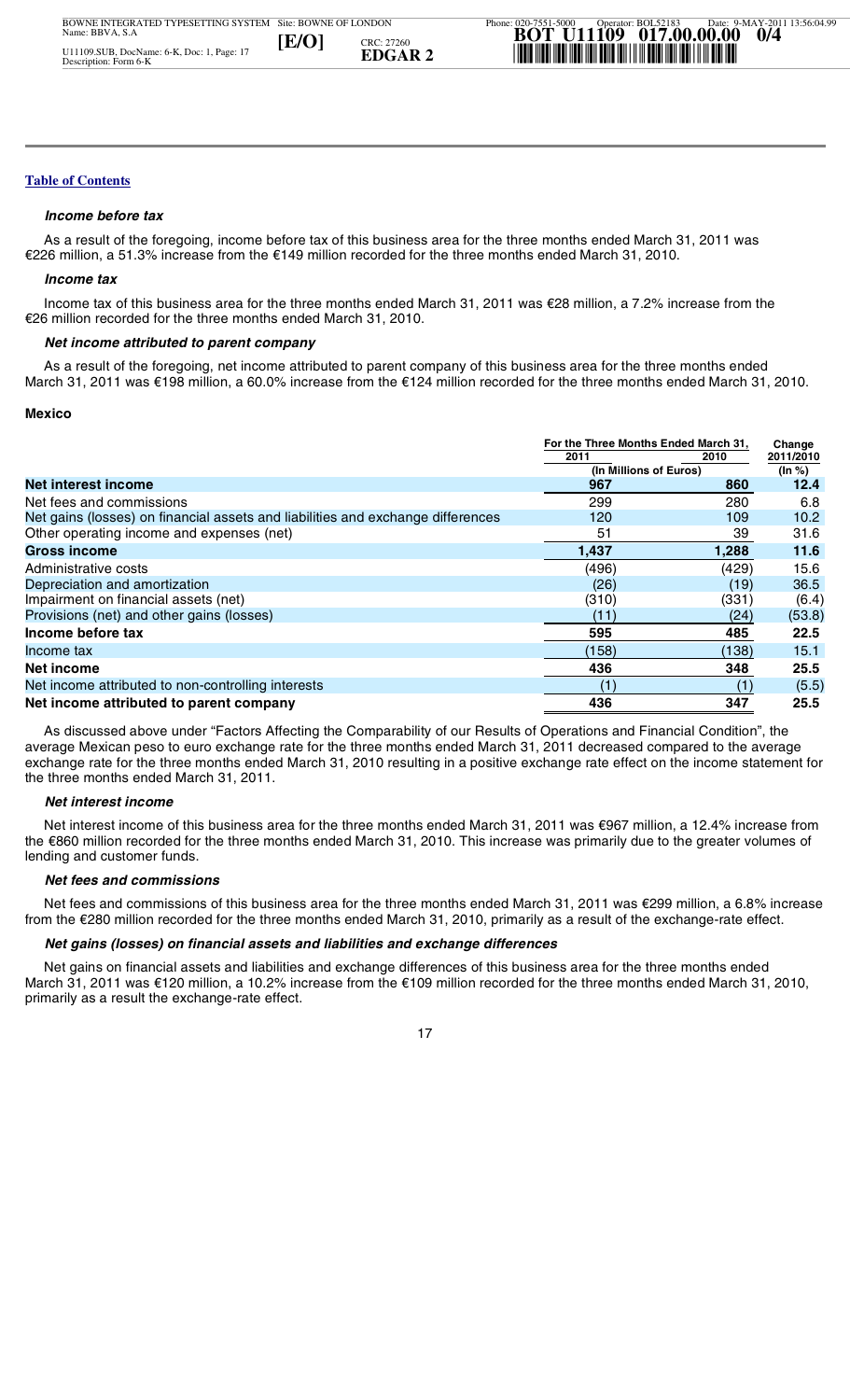#### *Other operating income and expenses (net)*

 Other operating income and expenses (net) of this business area for the three months ended March 31, 2011 was €51 million, a 31.6% increase from the €39 million recorded for the three months ended March 31, 2010, principally due to growth in the insurance business.

#### *Gross income*

 As a result of the foregoing, gross income of this business area for the three months ended March 31, 2011 amounted to €1,437 million, an 11.6% increase from the €1,288 million recorded for the three months ended March 31, 2010.

#### *Administrative costs*

 Administrative costs of this business area for the three months ended March 31, 2011 were €496 million, a 15.6% increase from the €429 million recorded for the three months ended March 31, 2010, primarily due to a three-year expansion and transformation plan, which was launched in March 2010, implemented to take advantage of the long-term growth opportunities offered by the Mexican market.

#### *Impairment on financial assets (net)*

 Impairment on financial assets (net) of this business for the three months ended March 31, 2011 was €310 million, a 6.4% decrease from the €331 million recorded for the three months ended March 31, 2010, primarily due to a modest recovery in economic conditions in Mexico. The business area's non-performing assets ratio decreased to 3.2% as of March 31, 2011 from 4.1% as of March 31, 2010 (3.2% as of December 31, 2010).

#### *Income before tax*

 As a result of the foregoing, income before tax of this business area for the three months ended March 31, 2011 was €595 million, a 22.5% increase from the €485 million recorded for the three months ended March 31, 2010.

#### *Income tax*

 Income tax of this business area for the three months ended March 31, 2011 was €158 million, a 15.1% increase from the €138 million recorded for the three months ended March 31, 2010, primarily as a result of the increase in income before tax.

#### *Net income attributed to parent company*

Date: 9-MAY-2011 13:56:04.99 As a result of the foregoing, net income attributed to parent company of this business area for the three months ended March 31, 2011 was €436 million, a 25.5% increase from the €347 million recorded for the three months ended March 31, 2010.

#### **South America**

| March 31, 2011 was €436 million, a 25.5% increase from the €347 million recorded for the three months ended March 31, 2010. |                                                                        |       |                               |
|-----------------------------------------------------------------------------------------------------------------------------|------------------------------------------------------------------------|-------|-------------------------------|
| <b>South America</b>                                                                                                        |                                                                        |       |                               |
|                                                                                                                             | For the Three Months Ended March 31,<br>2011<br>(In Millions of Euros) | 2010  | Change<br>2011/2010<br>(In %) |
| <b>Net interest income</b>                                                                                                  | 694                                                                    | 556   | 24.9                          |
| Net fees and commissions                                                                                                    | 253                                                                    | 216   | 17.2                          |
| Net gains (losses) on financial assets and liabilities and exchange differences                                             | 201                                                                    | 184   | 8.7                           |
| Other operating income and expenses (net)                                                                                   | (41)                                                                   | (21)  | 94.4                          |
| <b>Gross income</b>                                                                                                         | 1,106                                                                  | 934   | 18.4                          |
| Administrative costs                                                                                                        | (432)                                                                  | (341) | 26.8                          |
| Depreciation and amortization                                                                                               | (35)                                                                   | (27)  | 26.7                          |
| Impairment on financial assets (net)                                                                                        | (120)                                                                  | (107) | 12.5                          |
| Provisions (net) and other gains (losses)                                                                                   | (15)                                                                   | (13)  | 17.5                          |
| Income before tax                                                                                                           | 503                                                                    | 446   | 12.8                          |
| Income tax                                                                                                                  | (84)                                                                   | (99)  | (14.7)                        |
| Net income                                                                                                                  | 419                                                                    | 348   | 20.6                          |
| Net income attributed to non-controlling interests                                                                          | (139)                                                                  | (114) | 21.9                          |
| Net income attributed to parent company                                                                                     | 280                                                                    | 233   | 19.9                          |
| 18                                                                                                                          |                                                                        |       |                               |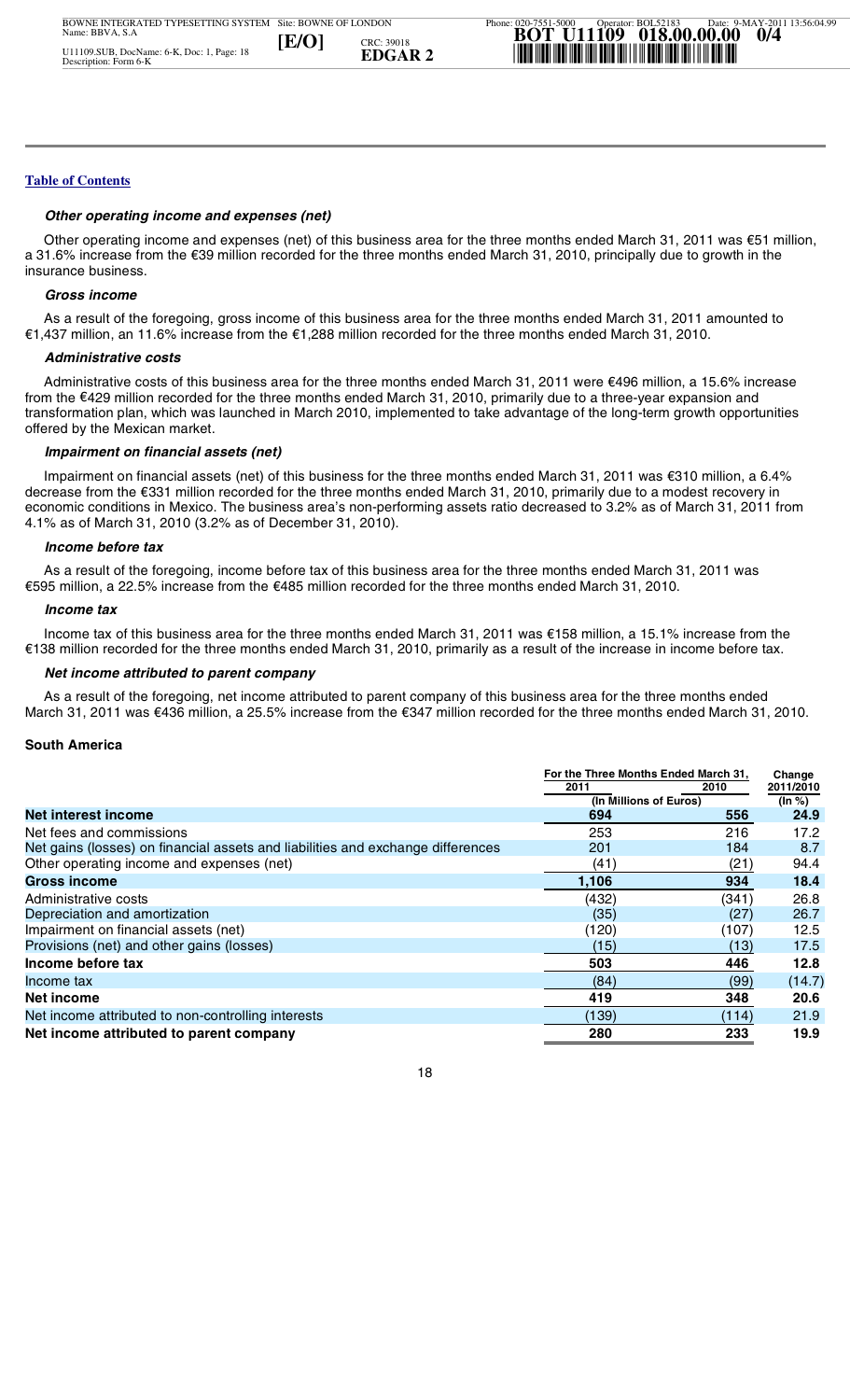#### *Net interest income*

 Net interest income for the three months ended March 31, 2011 was €694 million, a 24.9% increase from the €556 million recorded for the three months ended March 3, 2010. This increase is mainly due to the growth in volume of customer loans during the period in all countries of this business area.

#### *Net fees and commissions*

 Net fees and commissions of this business area amounted to €253 million for the three months ended March 31, 2011, a 17.2% increase from the €216 million recorded for the three months ended March 31, 2010, primarily due to an increase in businesses activity.

#### *Net gains (losses) on financial assets and liabilities and exchange differences*

 Net gains on financial assets and liabilities and exchange differences of this business area for the three months ended March 31, 2011 were €201 million, an 8.7% increase from the €184 million recorded for the three months ended March 31, 2010, primarily as a result of the valuation of U.S. dollar positions in Venezuela.

#### *Gross income*

 As a result of the foregoing, the gross income of this business area for the three months ended March 31, 2011 was €1,106 million, an 18.4% increase from the €934 million recorded for the three months ended March 31, 2010.

#### *Administrative costs*

 Administrative costs of this business area for the three months ended March 31, 2011 were €432 million, a 26.8% increase from the €341 million recorded for the three months ended March 31, 2010, primarily due to the implementation of growth plans.

#### *Impairment on financial assets (net)*

 $\begin{array}{c} \n 1 \\
 1 \\
 2\n \end{array}$  Impairment on financial assets (net) of this business for the three months ended March 31, 2011 was €120 million, a 12.5% increase from the €107 million recorded for the three months ended March 31, 2010. The business area's non-performing assets ratio decreased to 2.5% as of March 31, 2011 from 2.8% as of March 31, 2010 (2.5% as of December 31, 2010).

#### *Income before tax*

 As a result of the foregoing, income before tax of this business area for the three months ended March 31, 2011 amounted to €503 million, a 12.8% increase compared with the €446 million recorded for the three months ended March 31, 2010.

#### *Income tax*

**019.00.00.00 Inc**<br> **lnc**<br> **114 r**<br> **Ne:**<br>
Ne:<br>
9.9% Income tax of this business area for the three months ended March 31, 2011 was €139 million, a 21.9% increase from the €114 million recorded for the three months ended March 31, 2010, primarily as a result of the increase in income before tax.

#### *Net income attributed to parent company*

Operator: BOL52183 .<br>.<br>. Net income attributed to parent company of this business area for the three months ended March 31, 2011 was €280 million, a 19.9% increase from the €233 million recorded for the three months ended March 31, 2010.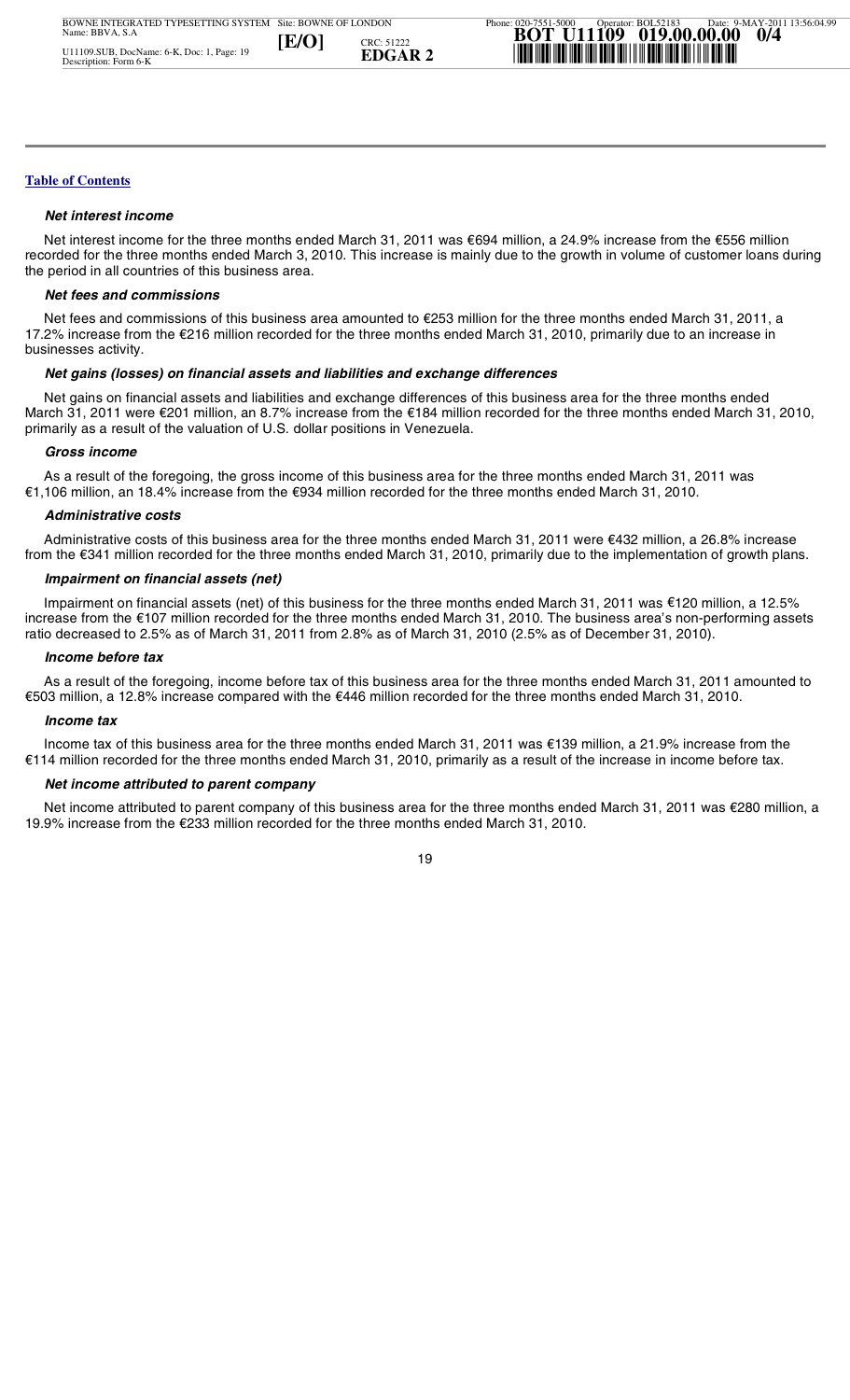#### **The United States**

|                                                                                 | For the Three Months Ended March 31.<br>2011<br>2010<br>(In Millions of Euros) |       | Change<br>2011/2010<br>(ln %) |
|---------------------------------------------------------------------------------|--------------------------------------------------------------------------------|-------|-------------------------------|
|                                                                                 |                                                                                |       |                               |
|                                                                                 |                                                                                |       |                               |
| <b>Net interest income</b>                                                      | 402                                                                            | 437   | (8.1)                         |
| Net fees and commissions                                                        | 155                                                                            | 160   | (3.3)                         |
| Net gains (losses) on financial assets and liabilities and exchange differences | 64                                                                             | 25    | 157.6                         |
| Other operating income and expenses (net)                                       | (17)                                                                           | (10)  | 65.0                          |
| <b>Gross income</b>                                                             | 604                                                                            | 612   | (1.3)                         |
| Administrative costs                                                            | (331)                                                                          | (309) | 7.1                           |
| Depreciation and amortization                                                   | (44)                                                                           | (48)  | (9.0)                         |
| Impairment on financial assets (net)                                            | (107)                                                                          | (161) | (33.6)                        |
| Provisions (net) and other gains (losses)                                       | (8)                                                                            | (11)  | (28.9)                        |
| Income before tax                                                               | 114                                                                            | 82    | 38.9                          |
| Income tax                                                                      | (33)                                                                           | (26)  | 25.3                          |
| Net income                                                                      | 81                                                                             | 56    | 45.2                          |
| Net income attributed to non-controlling interests                              | (0)                                                                            | (0)   | 26.6                          |
| Net income attributed to parent company                                         | 81                                                                             | 56    | 45.2                          |

 As discussed above under "Factors Affecting the Comparability of our Results of Operations and Financial Condition", the average dollar to euro exchange rate for the three months ended March 31, 2011 increased compared to the average exchange rate for the three months ended March 31, 2010, resulting in a positive exchange rate effect on the income statement for the three months ended March 31, 2011.

#### *Net interest income*

 $\begin{array}{c} 1 \\ 1 \\ 2 \end{array}$ Net interest income for the three months ended March 31, 2011 was €402 million, an 8.1% decrease from the €437 million recorded for the three months ended March 31, 2010, primarily due to a changing mix towards lower-risk and lower-spread portfolios.

#### *Net fees and commissions*

 Net fees and commissions of this business area for the three months ended March 31, 2011 were €155 million, a 3.3% decrease from the €160 million recorded for the three months ended March 31, 2010.

#### *Net gains (losses) on financial assets and liabilities and exchange differences*

 $\frac{1}{2}$ de<br>Ma<br>Ma **Example 12**<br> **Net Net Net Accord 2**<br> **Contract Accord 2**<br> **EDGAR 2** 4<br> **Add**<br> **Adde 43**<br> **Adde 43**<br> **Contract And Adde 43**<br> **Contract And Implement**  Net gains (losses) on financial assets and liabilities and exchange differences of this business area for the three months ended March 31, 2011 were gains of €64 million, a 157.6% increase from the gains of €25 million recorded for the three months ended March 31, 2010, primarily due to the sale of portfolios.

#### *Other operating income and expenses (net)*

u<br>11 Other operating income and expenses (net) of this business area for the three months ended March 31, 2011 were a loss of €17 million, compared to a loss of €10 million recorded for the three months ended March 31, 2010.

#### *Gross income*

Phone: 020-7551-5000 As a result of the foregoing, gross income of this business area for the three months end<br>1.3% decrease from the €612 million recorded for the three months ended March 31, 2010. As a result of the foregoing, gross income of this business area for the three months ended March 31, 2011 was €604 million, a

#### *Administrative costs*

 Administrative costs of this business area for the three months ended March 31, 2011 were €331 million, a 7.1% increase from the €309 million recorded for the three months ended March 31, 2010, primarily due to expenses incurred to improve the technological platform.

#### *Impairment on financial assets (net)*

l<br>c Site: BOWNE OF LONDON Impairment on financial assets (net) of this business for the three months ended March 31, 2011 was €107 million, a 33.6% decrease from the €161 million recorded for the three months ended March 31, 2010, primarily due to the absence in the most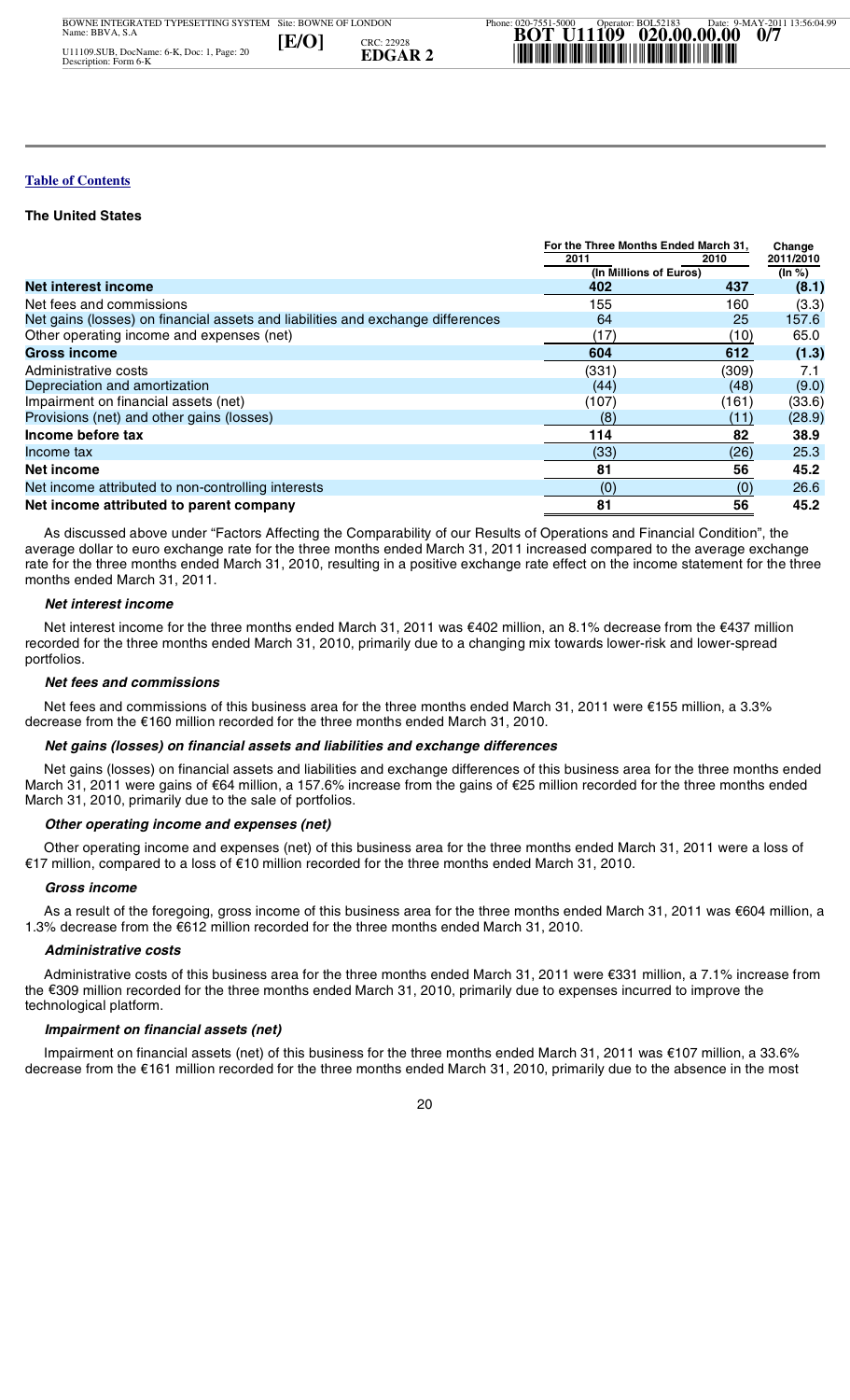recent period of write-offs related to the real estate portfolio. The non-performing assets ratio of this business area as of March 31, 2011 increased to 4.5% from 4.4% as of March 31, 2010 (4.4% as of December 31, 2010).

#### *Income before tax*

 As a result of the foregoing, the income before tax of this business area for the three months ended March 31, 2011 was €114 million, a 38.9% increase from the €82 million recorded for the three months ended March 31, 2010.

#### *Income tax*

 Income tax of this business area for the three months ended March 31, 2011 was €33 million, a 25.3% increase from the €26 million recorded for the three months ended March 31, 2010, primarily as a result of the increase in income before tax.

#### *Net income attributed to parent company*

Net income attributed to parent company of this business area for the three months ended March 31, 2011 was €81 million, a 45.2% increase from the €56 million recorded for the three months ended March 31, 2010.

#### **Corporate Activities**

|                                                                                                                                                                                                                                                                                                                                                                | For the Three Months Ended March 31, |       | Change    |
|----------------------------------------------------------------------------------------------------------------------------------------------------------------------------------------------------------------------------------------------------------------------------------------------------------------------------------------------------------------|--------------------------------------|-------|-----------|
|                                                                                                                                                                                                                                                                                                                                                                | 2011                                 | 2010  | 2011/2010 |
|                                                                                                                                                                                                                                                                                                                                                                | (In Millions of Euros)               |       | (In %)    |
| Net interest income                                                                                                                                                                                                                                                                                                                                            | (102)                                | 148   | (169.0)   |
| Net fees and commissions                                                                                                                                                                                                                                                                                                                                       | (47)                                 | (47)  | (0.9)     |
| Net gains (losses) on financial assets and liabilities and exchange differences                                                                                                                                                                                                                                                                                | 163                                  | 210   | (22.2)    |
| Other operating income and expenses (net)                                                                                                                                                                                                                                                                                                                      | (2)                                  | (2)   | 27.1      |
| <b>Gross income</b>                                                                                                                                                                                                                                                                                                                                            | 12                                   | 308   | (96.0)    |
| Administrative costs                                                                                                                                                                                                                                                                                                                                           | (139)                                | (132) | 4.8       |
| Depreciation and amortization                                                                                                                                                                                                                                                                                                                                  | (63)                                 | (51)  | 23.3      |
| Impairment on financial assets (net)                                                                                                                                                                                                                                                                                                                           | (35)                                 | (282) | (87.5)    |
| Provisions (net) and other gains (losses)                                                                                                                                                                                                                                                                                                                      | (225)                                | (151) | 49.2      |
| Income before tax                                                                                                                                                                                                                                                                                                                                              | (450)                                | (308) | 46.0      |
| Income tax                                                                                                                                                                                                                                                                                                                                                     | 129                                  | 71    | 80.5      |
| Net income                                                                                                                                                                                                                                                                                                                                                     | (321)                                | (237) | 35.6      |
| Net income attributed to non-controlling interests                                                                                                                                                                                                                                                                                                             | (0)                                  |       | (120.5)   |
| Net income attributed to parent company                                                                                                                                                                                                                                                                                                                        | (322)                                | (235) | 37.1      |
| Net interest income                                                                                                                                                                                                                                                                                                                                            |                                      |       |           |
| Net interest income for the three months ended March 31, 2011 was a loss of €102 million, compared to a gain of €148 million<br>represented for the contract contract Monak 04, 0040, indicated to the the recent moment of the fit of the deterministic terms in the street in the state of the fit of the state of the fit of the state of the fit of the st |                                      |       |           |

#### *Net interest income*

n<br>B<br>B Net interest income for the three months ended March 31, 2011 was a loss of €102 million, compared to a gain of €148 million recorded for the three months ended March 31, 2010, primarily due to the recent upward movement in the interest-rate curve in

#### *Net gains (losses) on financial assets and liabilities and exchange differences*

Phone: 020-7551-5000 the euro zone.<br>**Net gains (ICTN)**<br>Net gains (ICTN) The three months ended March 31, 2010 included elevated income generated in the first quarter of 2010 by the sales of financial<br>assets from the ALCO portfolio, which generated significant capital gains by taking advantage **et ince the Metron Metron Metron Metron Metron Metron Metron Metron Metron Metron Metron Oth Oth Christ**<br> **EDGAR 2** The Metron Multimate States and True Assets Song Assons Net gains (losses) on financial assets and liabilities and exchange differences of this business area for the three months ended March 31, 2011 were €163 million, a 22.2% decrease from the €210 million recorded for the three months ended March 31, 2010. assets from the ALCO portfolio, which generated significant capital gains by taking advantage of price volatility in the sovereign bond markets, which was not repeated in the three months ended March 31, 2011.

#### *Other operating income and expense (net)*

 Other operating income and expenses (net) of this business area for the three months ended March 31, 2010 and 2011 were €2 million.

#### *Gross income*

 $\frac{1}{2}$ Site: BOWNE OF LONDON As a result of the foregoing, gross income of this business area for the three months ended March 31, 2011 was €12 million, a 96.0% decrease from €308 million recorded for the three months ended March 31, 2010.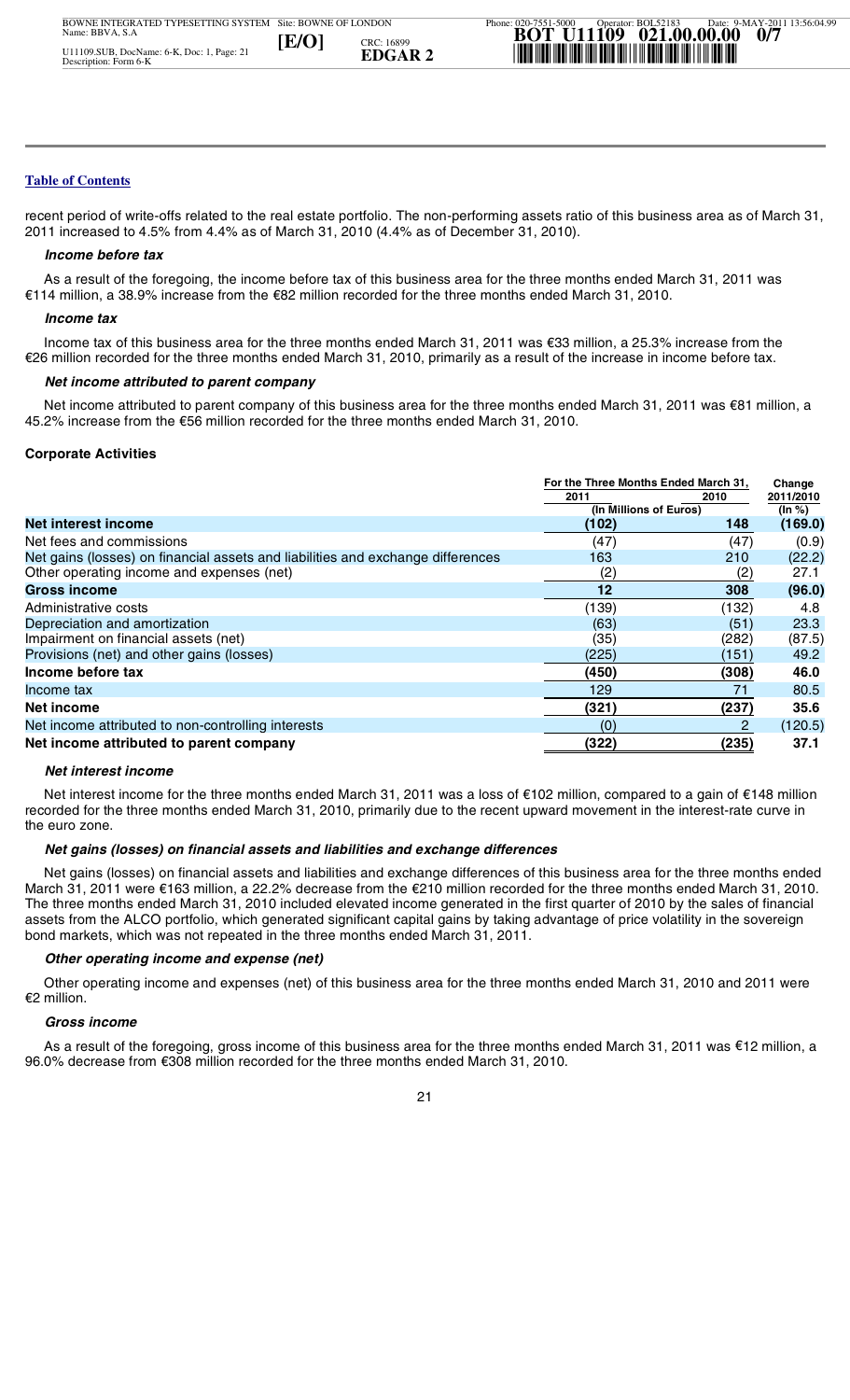#### *Administrative costs*

 Administrative costs of this business area for the three months ended March 31, 2011 were €139 million, a 4.8% increase from the €132 million recorded for the three months ended March 31, 2010, primarily due to the increase in costs associated with certain investments that are currently being carried out including, for example, new investments in systems and image and brand identity.

#### *Impairment on financial assets (net)*

 Impairment on financial assets (net) of this business area for the three months ended March 31, 2011 was €35 million, an 87.5% decrease from the €282 million recorded for the three months ended March 31, 2010, principally due to the fact that the three months ended March 31, 2010 were negatively affected by the sharp increase in provisions related to real-estate portfolio in this area.

#### *Provisions (net) and other gains (losses)*

 Provisions (net) and other gains (losses) for the three months ended March 31, 2011 amounted to €225 million, a 49.2% increase from the €151 million recorded for the three months ended March 31, 2010, primarily due to an increase in provisions for foreclosed assets and real estate assets designed to maintain coverage.

#### *Income before tax*

 As a result of the foregoing, income before tax of this business area for the three months ended March 31, 2011 was a loss of €450 million, compared with a loss of €308 million recorded for the three months ended March 31, 2010.

#### *Income tax*

 Income tax of this business area for the three months ended March 30, 2011 was €129 million in income, an 80.5% increase from €71 million in income recorded for the three months ended March 31, 2010.

#### *Net income attributed to parent company*

Date: 9-MAY-2011 13:56:04.99 Net income attributed to parent company of this business area for the three months ended March 31, 2011 constituted a loss of €322 million, compared with a loss of €235 million recorded for the three months ended March 31, 2010.